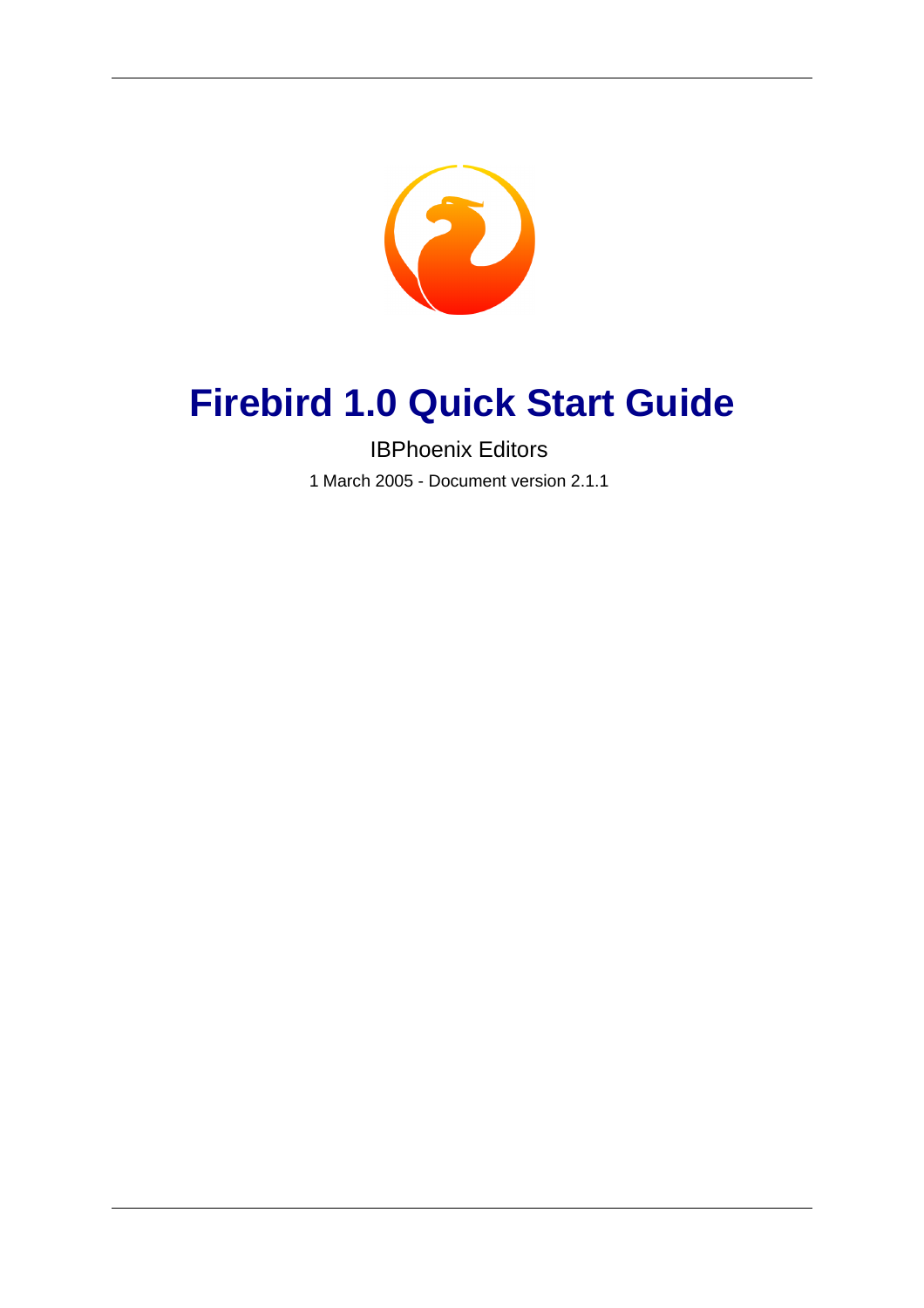# **Table of Contents**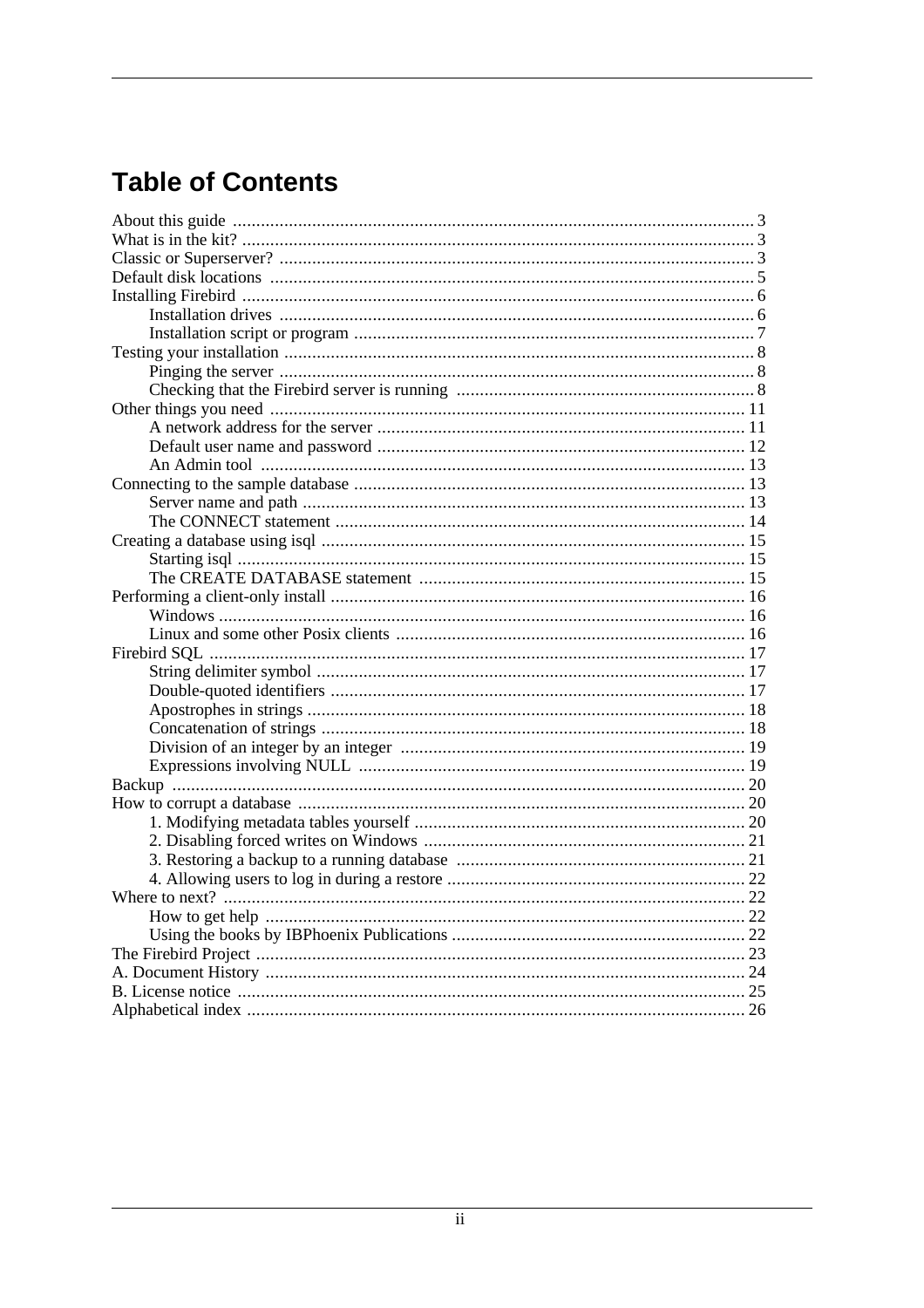# <span id="page-2-0"></span>**About this guide**

This guide is an introduction for the complete newcomer to a few essentials for getting off to a quick start with a Firebird binary kit. For the fine details of configuring and running your server and tuning your installation, please refer to Chapters 4-6 of the *Using Firebird* manual, distributed on the IB-[Phoenix](http://www.ibphoenix.com/main.nfs?a=ibphoenix&page=ibp_cd) CD.

The *Firebird Quick Start Guide* started life as Chapter 1 of the *Using Firebird* manual, sold on CD by [IBPhoenix](http://www.ibphoenix.com). Later it was published separately on the Internet. In June 2004, IBPhoenix donated the guide to the Firebird Project.

#### **Important**

Before you read on, verify that your Firebird version matches this guide. This guide covers versions 1.0, 1.0.2 and 1. 0.3. If you run Firebird 1.5 or higher, get the appropriate version of the Quick Start Guide at ht[tp://www.firebirdsql.org/manual/](http://www.firebirdsql.org/manual/) (HTML) or http:[//www.firebirdsql.org/pdfmanual/](http://www.firebirdsql.org/pdfmanual/) (PDF).

# <span id="page-2-4"></span><span id="page-2-1"></span>**What is in the kit?**

All of the kits contain all of the components needed to install the Firebird server:

- The Firebird server executable.
- A client library located on the server machine.
- The command-line tools.
- The standard user-defined function libraries.
- A sample database.
- The C header files (not needed by beginners!)
- <span id="page-2-2"></span>• Release notes – ESSENTIAL READING!

# <span id="page-2-3"></span>**Classic or Superserver?**

Firebird comes in two flavors, called *architectures*: Classic Server and Superserver. On Windows, only Superserver is available (at least for 1.0 versions) so you can s[kip this section, b](#page-4-0)ut if you're installing on Linux you're faced with the choice. Which one is better? Well, that depends on your situation. A short overview of the most important differences follows.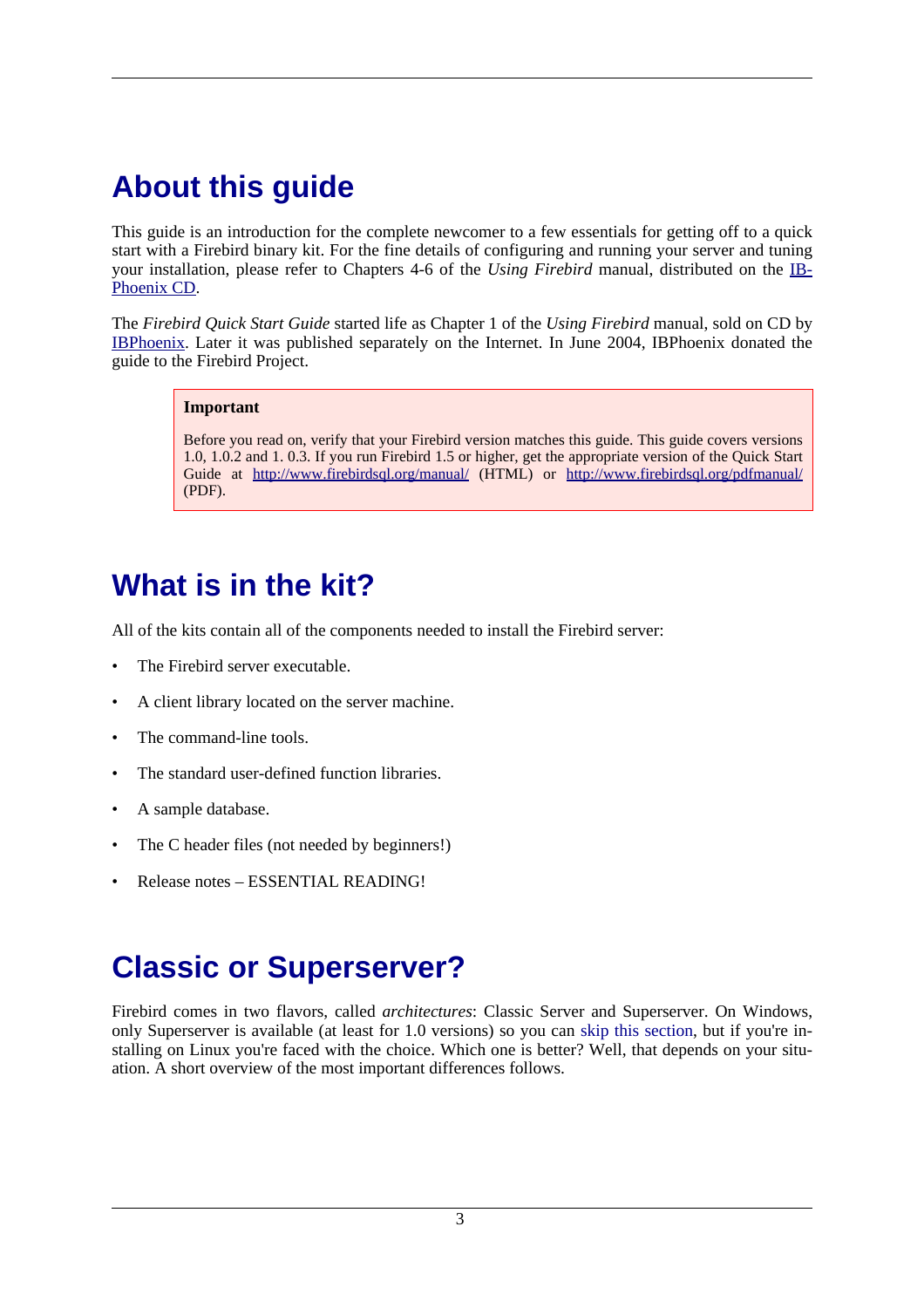| <b>Classic Server</b>                                                                                                                                                                              | <b>Superserver</b>                                                                                                                                                                                                                                         |
|----------------------------------------------------------------------------------------------------------------------------------------------------------------------------------------------------|------------------------------------------------------------------------------------------------------------------------------------------------------------------------------------------------------------------------------------------------------------|
| Only available on Linux.                                                                                                                                                                           | Available on both Windows and Linux.                                                                                                                                                                                                                       |
| Creates a process for each client connec-<br>tion, each with its own cache. Less re-<br>source use if the number of connections<br>is low.                                                         | Single server process with a separate thread for each<br>connection. Shared cache space. More efficient if the<br>number of simultaneous connections grows.                                                                                                |
| Permits fast, direct I/O to database files<br>for Linux local connections.                                                                                                                         | On Linux, local connections are made network-style, via<br>localhost (often implicitly). On Windows, this is op-<br>tional; you can also make direct local connections, but<br>these are not as fast as the "Classic" ones on Linux and<br>also less safe. |
| Server must run as root. This poses a<br>risk if the server were to be hacked or<br>contained a severe bug. (Note: in Firebird<br>1.5 this is no longer the case.)                                 | Server can run as non-root user, e.g. firebird. This<br>limits the damage in case of malfunctioning (by hack or<br>otherwise).                                                                                                                             |
| No Services Manager. Tasks like backup/<br>restore, user management, stats etc. have<br>to be performed locally using the client<br>tools (small separate executables) that<br>come with Firebird. | Features a Services Manager enabling you to perform<br>certain tasks (backup/restore, user management, stats,<br>etc.) programmatically. You can connect to the Services<br>Manager over the network and thus perform these tasks<br>remotely.             |
| SMP (symmetrical multi-processor) sup-<br>port. Better performance in case of a<br>small number of multiple connections<br>that do not influence each other.                                       | No SMP support. On multi-processor Windows ma-<br>chines, performance can even drop dramatically as the<br>OS switches the process between CPUs. To prevent this,<br>set the CPU_AFFINITY parameter in the configuration<br>file ibconfig.                 |

### **Table 1. Firebird 1.0 Classic Server vs. Superserver**

As you can see, neither of the architectures is better in all respects. This is hardly surprising: we wouldn't maintain two architectures if one of them was an all-fronts loser.

If you're still not sure what to choose (maybe you find all this tech talk a little overwhelming), just pick one or the other. In most circumstances, chances are that you won't notice a performance difference. Besides, you can always switch to the other architecture later; your applications and databases will keep functioning (except if they call the Services Manager and you switch to Classic).

Superserver download packages start with FirebirdSS, Classic packages with FirebirdCS. As said, this only goes for Linux.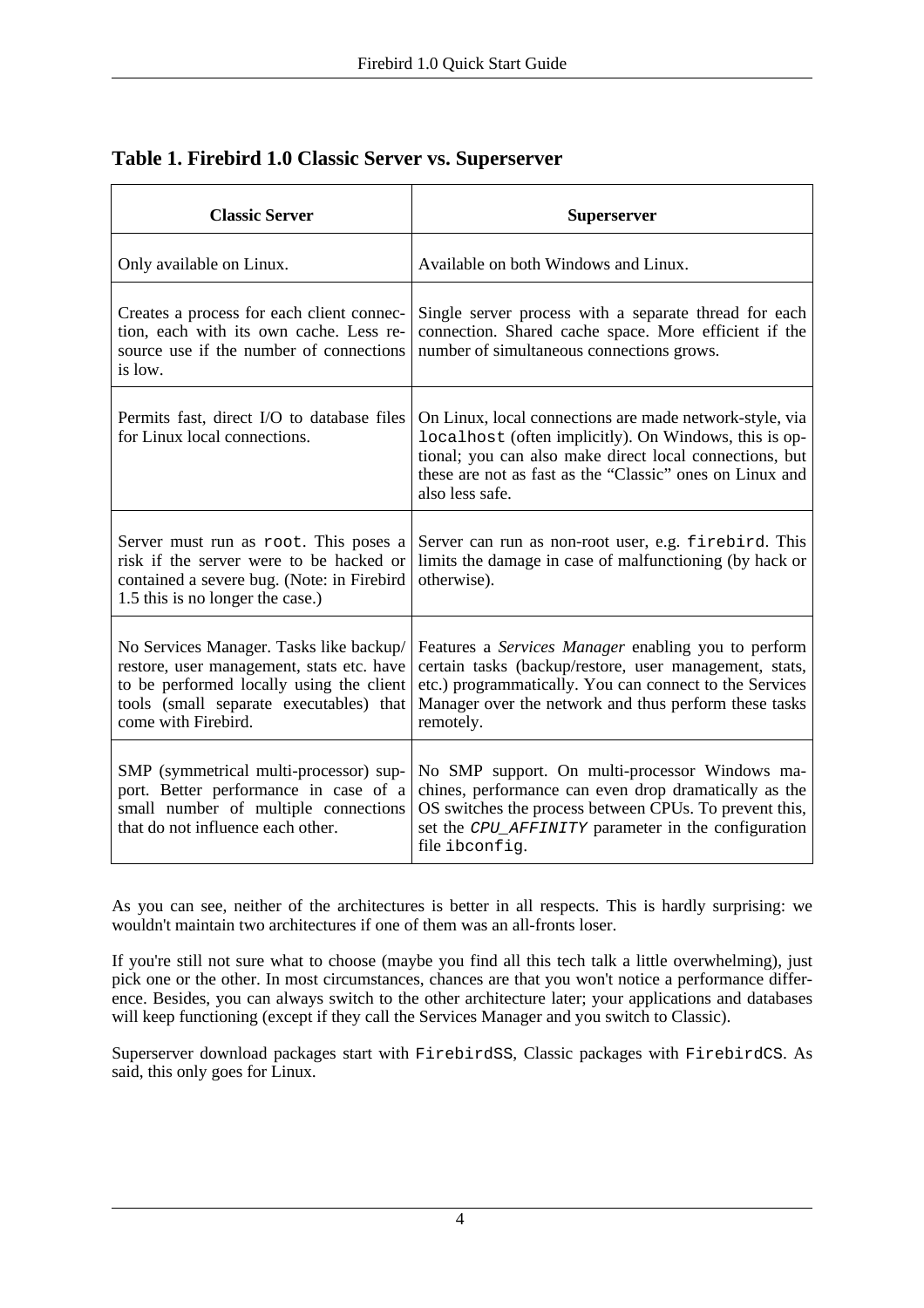# <span id="page-4-2"></span><span id="page-4-0"></span>**Default disk locations**

The following table describes the default disk locations for the components on Windows and Linux.

### **Warning**

Firebird 1.0 still uses many of the same locations, component names and resource links as InterBase 6.x and prior versions of InterBase. Hence, it is not possible to run both a Firebird server and an InterBase server on the same machine with these versions - at least not at the same time. This restriction has been removed in Firebird 1.5.

<span id="page-4-1"></span>

| Table 2. Components of the Firebird 1.0 installation |  |  |
|------------------------------------------------------|--|--|
|                                                      |  |  |

| <b>Platform</b>                                        | Component                                                                         | <b>File Name</b>                          | <b>Default Location</b>                  |
|--------------------------------------------------------|-----------------------------------------------------------------------------------|-------------------------------------------|------------------------------------------|
| 32-bit and 64-bit Win-<br>dows<br>(Windows 95, 98, ME, | Installation directory<br>(referred to hereafter as<br><installdir>)</installdir> |                                           | $C:\P$ rogram<br>Files\Firebird          |
| NT, $2000, XP, $ )                                     | Firebird server                                                                   | ibserver.exe<br>(SS only)                 | <installdir>\bin</installdir>            |
|                                                        | Command-line tools                                                                | gbak.exe,<br>gfix.exe,<br>gstat.exe, etc. | <installdir>\bin</installdir>            |
|                                                        | Sample database                                                                   | employee.gdb                              | <installdir>\ex-<br/>amples</installdir> |
|                                                        | User-defined function<br>(UDF) libraries                                          | ib_udf.dll $\&$<br>fbudf.dll              | <installdir>\UDF</installdir>            |
|                                                        | Firebird client                                                                   | gds32.dll                                 | Windows System dir-<br>ectory            |
|                                                        |                                                                                   |                                           | (see note below table)                   |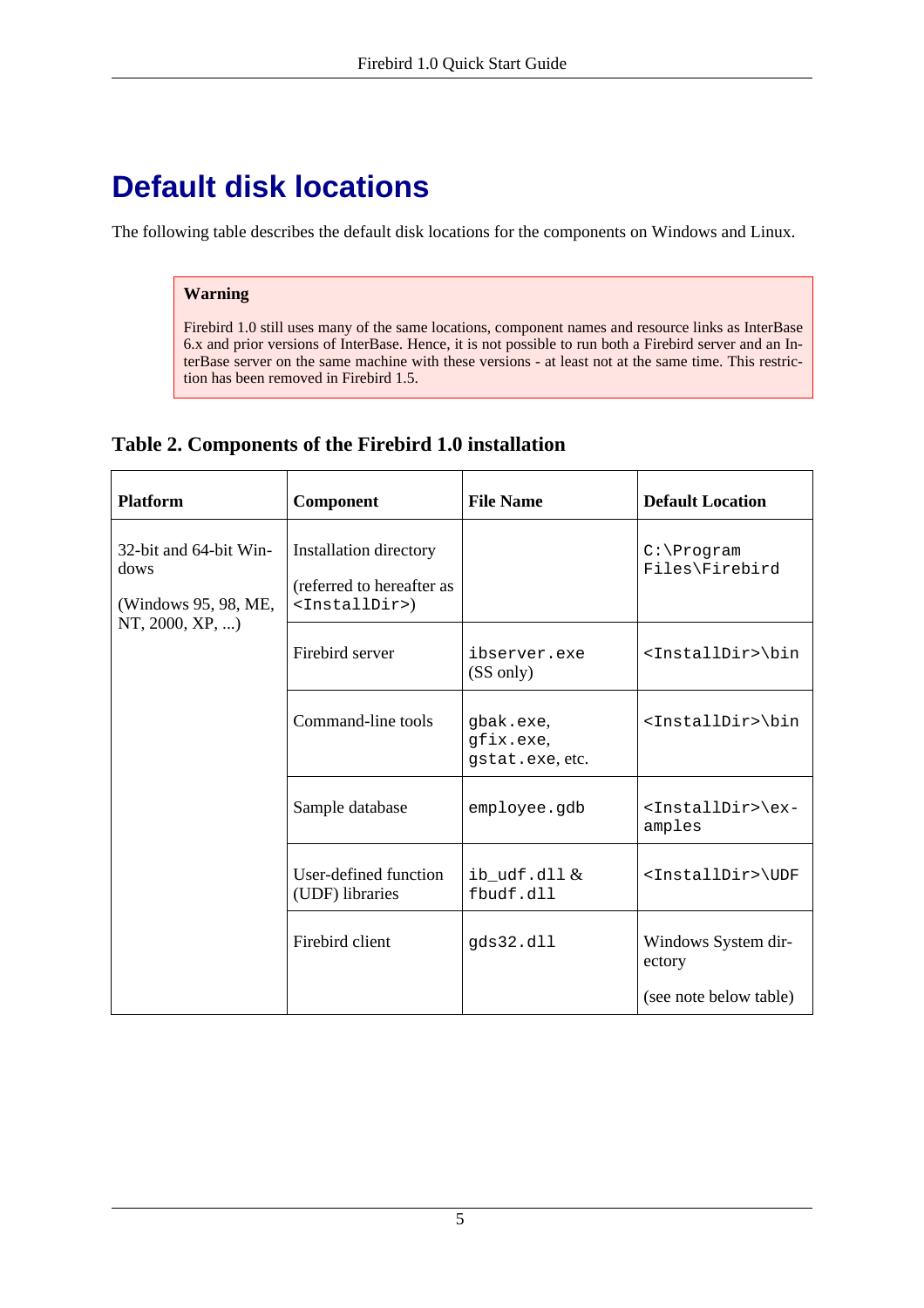| <b>Platform</b>                          | Component                                                                         | <b>File Name</b>                                | <b>Default Location</b>                                                                                                                                   |
|------------------------------------------|-----------------------------------------------------------------------------------|-------------------------------------------------|-----------------------------------------------------------------------------------------------------------------------------------------------------------|
| Linux and possibly<br>other UNIX distros | Installation directory<br>(referred to hereafter as<br><installdir>)</installdir> |                                                 | /opt/interbase                                                                                                                                            |
|                                          | Firebird server                                                                   | ibserver $(SS)$ or<br>gds_inet_server<br>(CS)   | <installdir>/bin</installdir>                                                                                                                             |
|                                          | Command-line tools                                                                | gbak, gfix, gstat,<br>etc.                      | <installdir>/bin</installdir>                                                                                                                             |
|                                          | Sample database                                                                   | employee.gdb                                    | <installdir>/ex-<br/>amples</installdir>                                                                                                                  |
|                                          | <b>UDF</b> libraries                                                              | ib_udf.so                                       | <installdir>/UDF</installdir>                                                                                                                             |
|                                          | Firebird client                                                                   | libgds.so.0<br>(binary),<br>libgds.so (symlink) | /usr/lib<br>(actually, the real stuff<br>is in <installdir>/<br/>lib, but you should<br/>use the links in <math>/\text{usr}/</math><br/>lib)</installdir> |

### **Note**

The exact path to the Windows System directory depends on your Windows version. Typical locations are:

- for Windows  $95/98/ME: C:\Windows\System$ <br>• for Windows NT/2000:  $C:\W1NDT\Svetem32$
- for Windows NT/2000: C:\WINNT\System32
- for Windows XP: C:\Windows\System32

# <span id="page-5-2"></span><span id="page-5-1"></span><span id="page-5-0"></span>**Installing Firebird**

# <span id="page-5-3"></span>**Installation drives**

Firebird server – and any databases you create or connect to – must reside on a hard drive that is physically connected to the host machine. You cannot locate components of the server, or any database, on a mapped drive, a filesystem share or a network filesystem.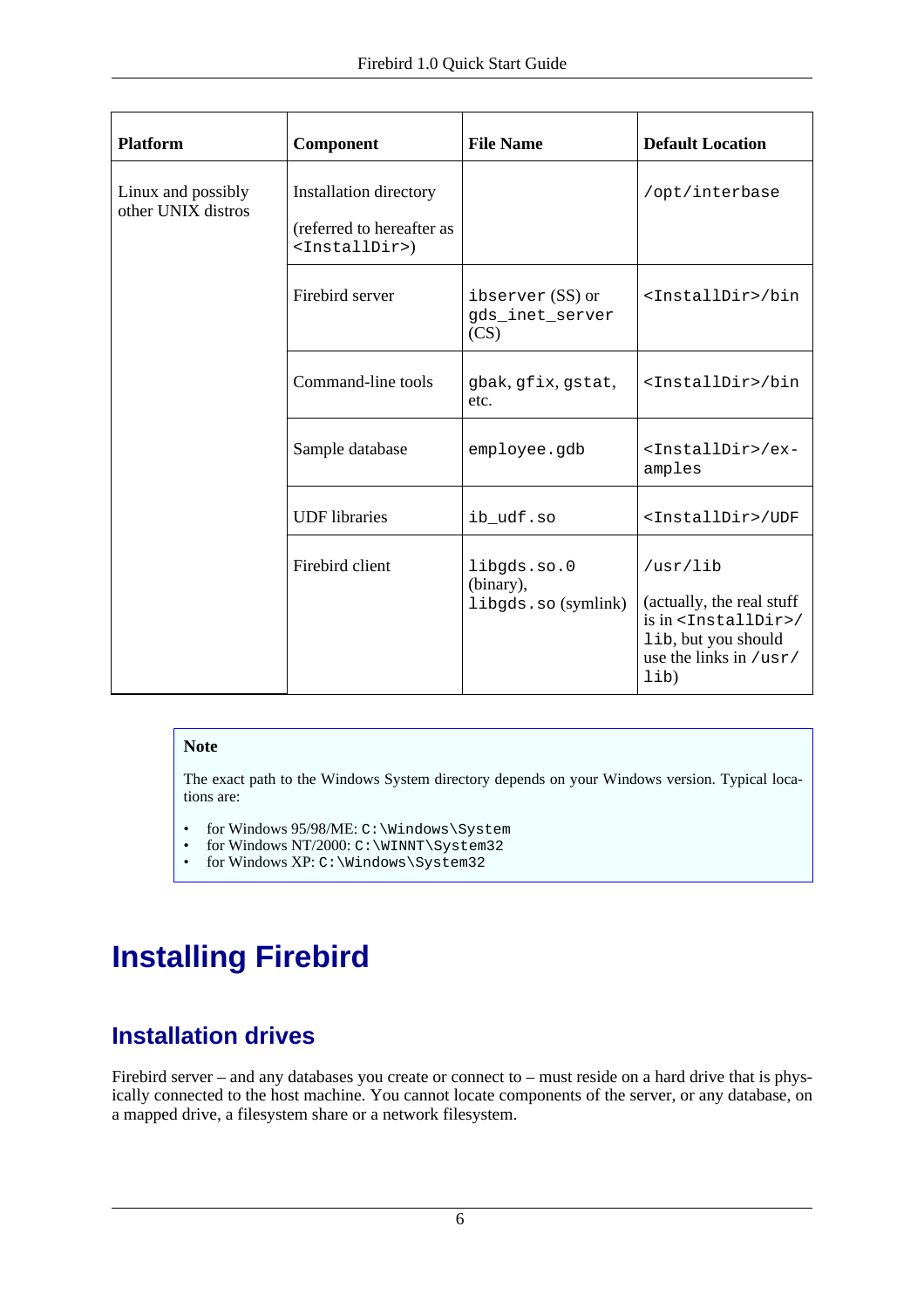#### **Note**

You can mount a read-only database on a CD-ROM drive but you cannot run Firebird server from one.

## <span id="page-6-2"></span><span id="page-6-0"></span>**Installation script or program**

Although it is possible to install Firebird by a filesystem copying method – such as "untarring" a snapshot build file or decompressing a structured WinZip .  $z$  is file – it is strongly recommended that you use the distributed release kit the first time you install Firebird. The Windows executable installation script, the Linux rpm (*RPM Package Manager*, originally *RedHat Package Manager*) program and the official .tar.gz for other Posix platforms perform some essential setup tasks. Provided you follow the instructions correctly, there should be nothing for you to do upon completion but log in and go!

### **Windows platforms**

If you install Firebird 1.03 or higher under Windows 95/98/ME, **un**check the option to install the Control Panel applet. It doesn't work on these platforms. We'll give you a link to a usable applet later on in this guide.

On server platforms – Windows NT, 2000 and XP – the Firebird service will be running when the installation completes. Next time you boot up your server machine, it will be started automatically.

<span id="page-6-1"></span>The non-server Windows platforms – Windows 95, 98 and ME – do not support services. The installation will start Firebird server as an application, protected by another application known as the Guardian. If the server application should terminate abnormally for some reason, the Guardian will attempt to restart it.

### **Posix platforms**

In all cases, read the release notes that pertain to the version of Firebird that you are going to install. There may be significant variations from release to release of any Posix operating system, especially the open source ones. Where possible, the build engineers for each Firebird version have attempted to document any known issues.

### **Tip**

If you do not find a copy of the release notes in your kit, go back to the [Downloads](http://firebird.sourceforge.net/index.php?op=files) page of the Firebird website at <http://firebird.sourceforge.net> and download a copy from there.

If you have a Linux distribution that supports rpm installs, consult the appropriate platform documentation for instructions about using RPM Package Manager. In most distributions you will have the choice of performing the install from a command shell or through a GUI interface.

For Linux distributions that cannot process rpm programs, and for the various UNIX flavors, use the .tar.gz kit. You will find detailed instructions in the release notes.

Shell scripts have been provided. In some cases, the release notes may instruct you to modify the scripts and make some manual adjustments.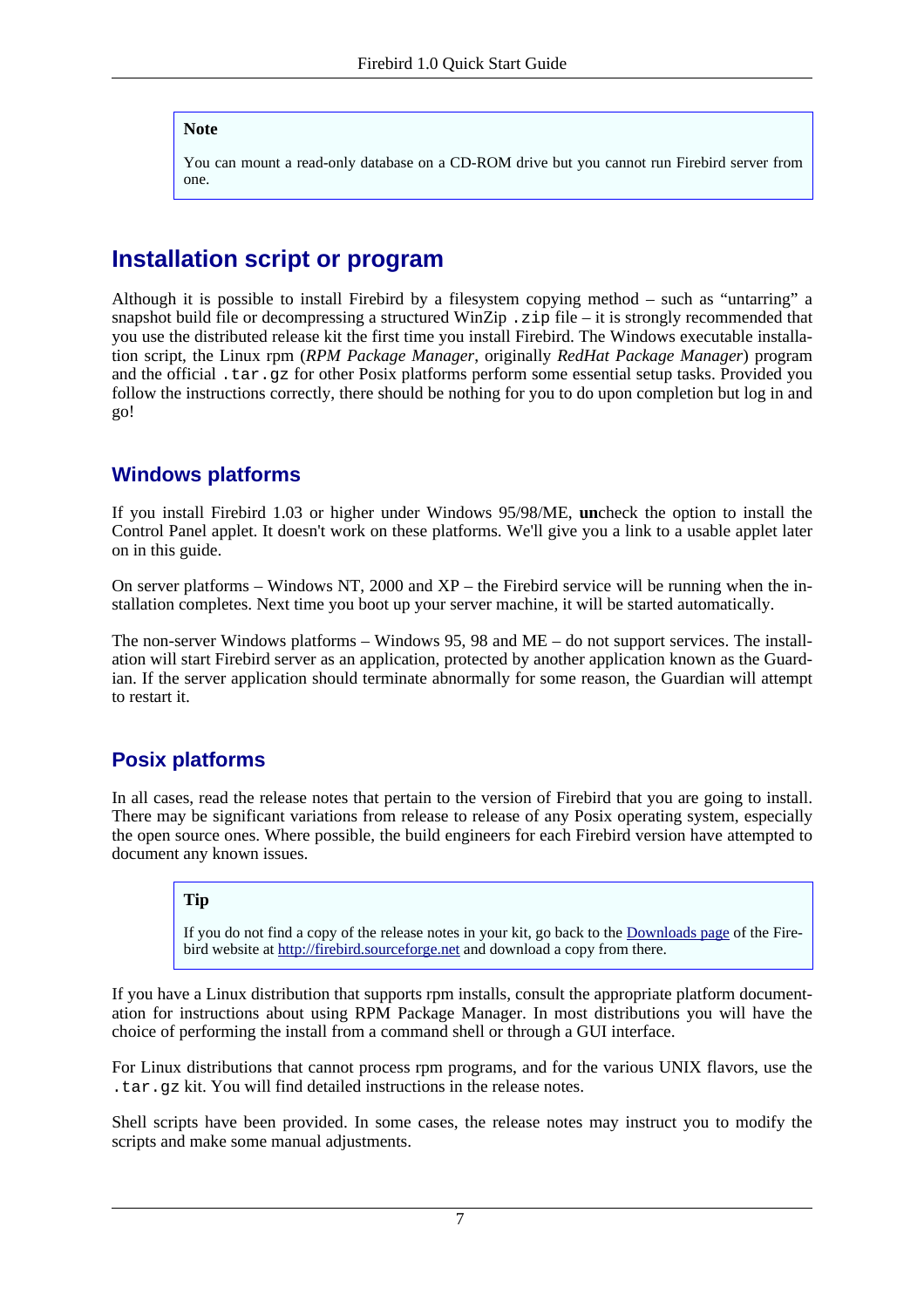# <span id="page-7-5"></span><span id="page-7-0"></span>**Testing your installation**

If everything works as designed, the Firebird server process will be running on your server upon completion of the installation. It will start up automatically whenever you restart your server.

At this point, it is assumed that you will use the recommended TCP/IP protocol for your Firebird client/server network.

#### **Note**

For information about using NetBEUI protocol in an all-Windows environment, refer to Chapter 6, *Network Configuration* in the *Using Firebird* manual.

#### **Warning**

IPX/SPX networks are not supported by Firebird.

### <span id="page-7-4"></span><span id="page-7-1"></span>**Pinging the server**

Usually, the first thing you will want to do once installation is complete is ping the server. This just gives you a reality check to ensure that your client machine is able to see the host machine in your network. For example, if your server's IP address in the domain that is visible to your client is 192.13.14.1, go to a command shell and type the command

#### **ping 192.13.14.1**

substituting this example IP address for the IP address that your server is broadcasting.

#### **Warning**

If you get a timeout message, study the *Using Firebird* manual – Chapter 6: *Network Configuration*, and Chapter 7: *Troubleshooting Connections* – for further instructions.

Note that if you are connecting to the server from a local client – that is, a client running on the same machine as the server – you can ping the virtual TCP/IP loopback server:

```
ping localhost –or– ping 127.0.0.1
```
### <span id="page-7-3"></span><span id="page-7-2"></span>**Checking that the Firebird server is running**

After installation, Firebird server should be running as a service on Windows NT, 2000 or XP or on Linux.

### **Windows NT4, 2000 and XP**

Open Control Panel -> Services (NT) or Control Panel -> Administrative Tools -> Services (2000, XP).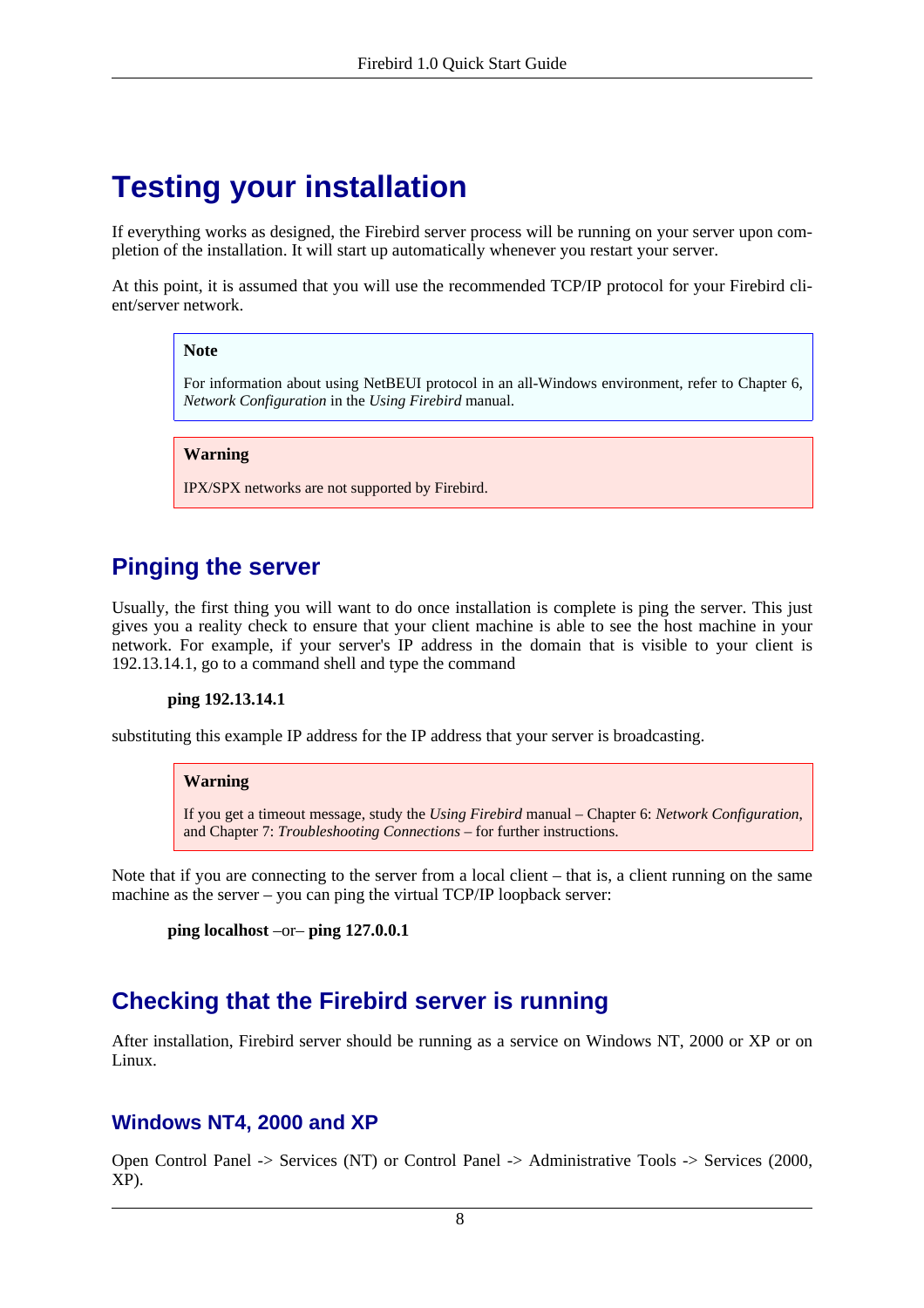<span id="page-8-2"></span>This illustration shows the Services applet display on Windows 2000. The appearance may vary from one Windows server edition to another.

| Services            |                                              |               |             |  |
|---------------------|----------------------------------------------|---------------|-------------|--|
| Beeld<br>Actie      | 暍<br>Ŕ<br>П                                  |               |             |  |
| Structuur           | Naam                                         | <b>Status</b> | Opstarttype |  |
| 鳞 Services (lokaal) | Distributed Link Tracking Client             | Gestart       | Automatisch |  |
|                     | <b>Solution</b> Distributed Transaction Coor |               | Handmatig   |  |
|                     | %BoNS Client                                 | Gestart       | Automatisch |  |
|                     | % <mark></mark> Event Log                    | Gestart       | Automatisch |  |
|                     | %Fax-service                                 |               | Handmatig   |  |
|                     | % Firebird Guardian Service                  | Gestart       | Automatisch |  |
|                     | Firebird Server                              | Gestart       | Handmatig   |  |
|                     | Maxing-service                               |               | Handmatig   |  |
|                     | Sharing Connection Sharing                   |               | Handmatig   |  |
|                     | %RIPSEC Policy Agent                         | Gestart       | Automatisch |  |
|                     | Sological Disk Manager                       | Gestart       | Automatisch |  |
|                     | %aLogical Disk Manager Administ              |               | Handmatig   |  |
|                     |                                              |               |             |  |
|                     |                                              |               |             |  |

<span id="page-8-0"></span>If the Guardian is running (as shown in the screenshot, over) it may have a different service name because of version changes.

#### **Note**

On Windows 2000 and XP, the Guardian is a convenience rather than a necessity, since these two operating systems have the facility to watch and restart services. It is recommended that you keep Guardian active for other platforms if a SYSDBA is not available to restart the server manually in the event that it is stopped for some reason.

### **Windows 9x or ME**

<span id="page-8-1"></span>On Windows 9x or ME Firebird server should be running as an application, monitored by the Guardian. The Guardian's icon should appear in the tray with a green graphic. If the icon is flashing or showing as a red graphic, it indicates that Guardian is either attempting to start the server or has failed.

If you used an installation kit that installed but did not automatically start the Guardian and the Firebird server, you can set it up as follows:

- 1. Locate the executable file for the Guardian program (ibguard.exe) and create a shortcut for it in the Startup area of your machine's Start Menu.
- 2. Open the Properties dialog of the shortcut and go to the field where the command line is.
- 3. Edit the command line so it reads as follows:

#### **ibguard.exe -a**

- 4. Save and close the Properties dialog.
- 5. Double-click on the shortcut to start the Guardian. The Guardian will proceed to start ibserver.exe.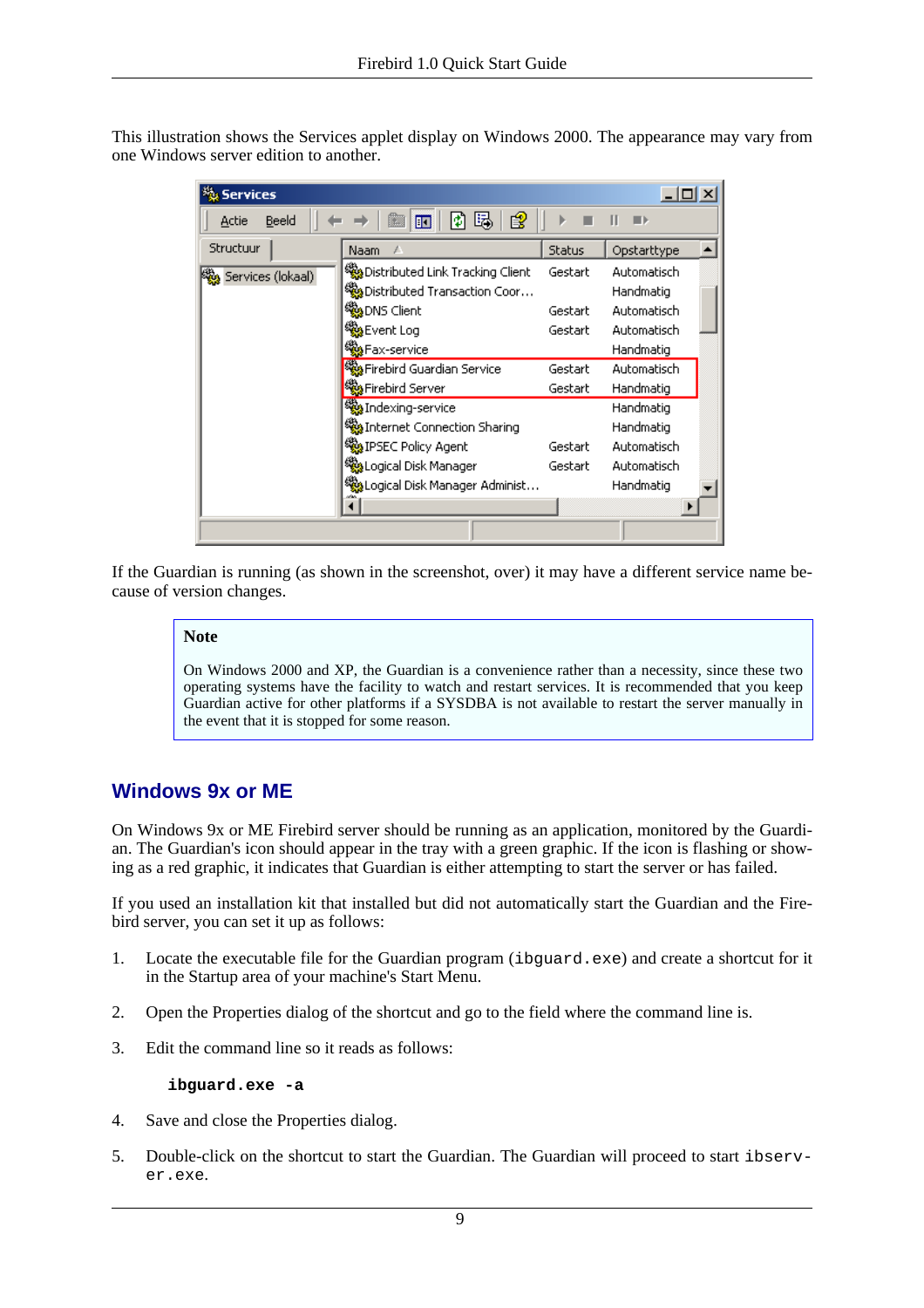The Guardian should start up automatically next time you boot your Windows 9x or ME machine.

Alternatively, you can use a Control Panel applet to control the starting and stopping of the Firebird server.

### <span id="page-9-0"></span>**Windows Control Panel applets**

Pre-1.0 distributions of Firebird for Windows kits installed the InterBase Manager applet into the Control Panel of operating systems that support services. It was omitted from Firebird 1.0 because a number of Firebird-specific "Firebird [Server] Manager" implementations became available through open source channels. From version 1.0.3 onward, a control panel applet is again included in the distribution. Whilst the applet is not essential, it does provide a convenient way to start and stop the server.

| <b>Firebird Server Control</b>              |      |
|---------------------------------------------|------|
| The Firebird service is running.            | Step |
| Version WI-V6.2.972 Firebird 1.0.3          |      |
| $\overline{\triangledown}$ Use the Guardian |      |
| Run<br>as a Service                         |      |
| $\heartsuit$ as an application              |      |
| Start<br>C Automatically<br>C Manually      |      |
| Cancel<br>Apply                             |      |

Unfortunately, the bundled applet only works on Windows NT, 2000 and XP. On Windows 9x and ME it fires an unstoppable series of error messages. But... there's a free third-party applet that can help you out. So if you're in one of these situations:

- You use Firebird 1.0 or 1.0.2 and don't want to upgrade to at least 1.0.3; or
- You run Firebird under Windows 9x or ME

and you still want a handy applet like this, *don't* use the version that comes with your Firebird installation, but visit this webpage:

<http://www.achim-kalwa.de/fbcc.phtml>

and download the "old" FirebirdSQL Service Manager [fbmgr-setup.exe.](http://www.achim-kalwa.de/dl/fbmgr-setup.exe)

This applet looks different from the above screenshot, but offers the same functionality.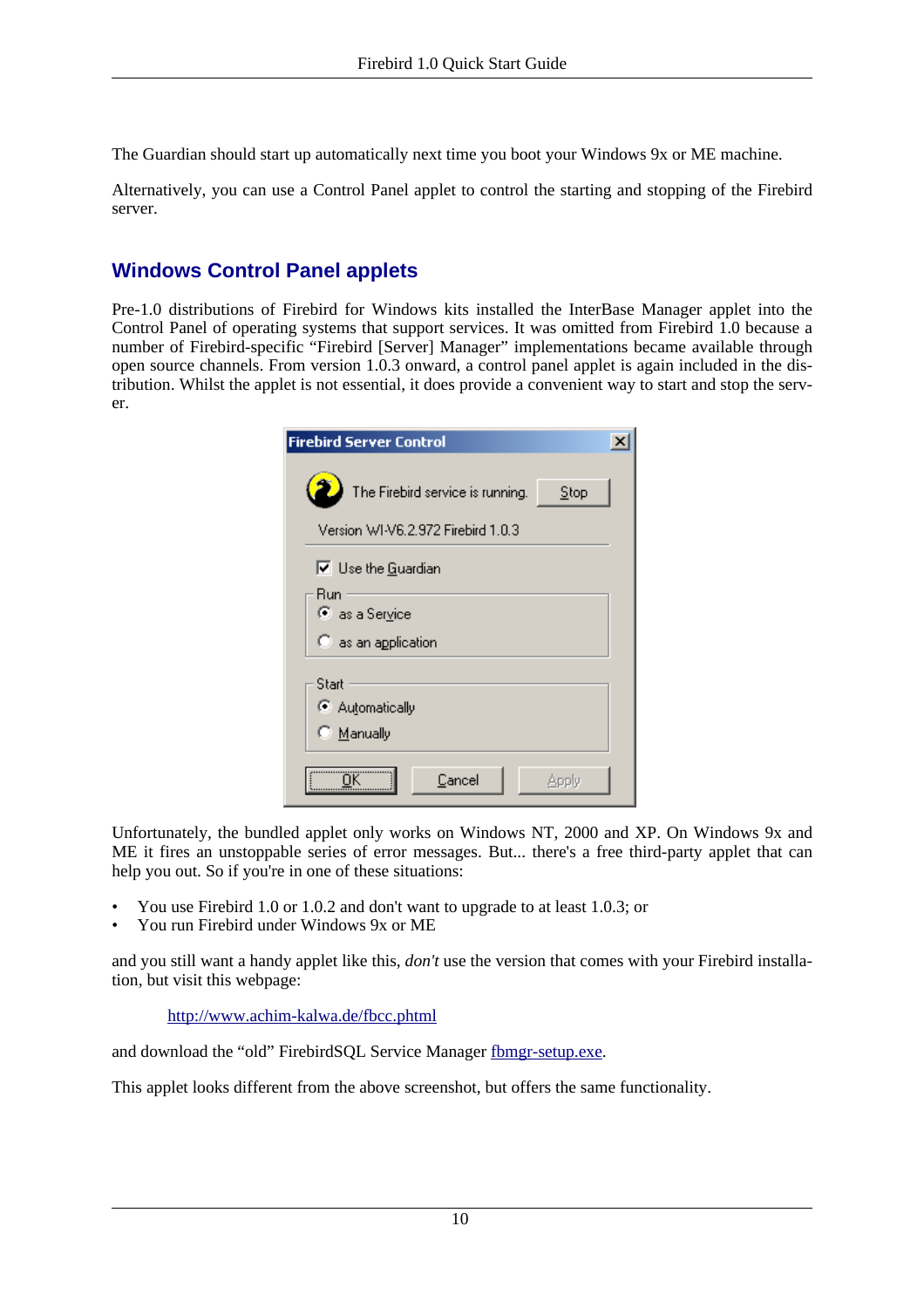#### **Note**

The FirebirdSQL Service Manager screen says it supports 1.0 and 1.5, but that's incorrect. Only use it for 1.0 versions.

### **Posix servers**

<span id="page-10-2"></span>Use the **top** command in a command shell to inspect the running processes interactively. If a Firebird Superserver is running, you should see a process named ibguard. This is the Guardian process. Further, there will be one main and zero or more child processes named ibserver.

For Classic Server versions, the process name is gds\_inet\_server. There will be one instance of this process running for each network connection. Note that if there are no active connections, or if there are only direct local connections, you won't find gds\_inet\_server in the process list.

The following screen shows the output of top, restricted by grep to show only processes with names starting with the characters ib:

| frodo:/inkomend/firebird # top -b -n1   grep ib |          |  |  |                              |     |                    |
|-------------------------------------------------|----------|--|--|------------------------------|-----|--------------------|
| 2587 firebird 24 0 1232 1232 1028 S 0.0 0.3     |          |  |  |                              |     | $0:00.00$ ibquard  |
| 2588 firebird 15                                |          |  |  | $0$ 4124 4120 2092 S 0.0 0.9 |     | $0:00.04$ ibserver |
| 2589 firebird 15                                |          |  |  | $0$ 4124 4120 2092 S 0.0 0.9 |     | $0:00.00$ ibserver |
| 2604 firebird 15                                |          |  |  | $0$ 4124 4120 2092 S 0.0 0.9 |     | $0:00.00$ ibserver |
| 2605 firebird 15                                |          |  |  | $0$ 4124 4120 2092 S 0.0 0.9 |     | $0:00.02$ ibserver |
| 2606 firebird 15                                | $\Omega$ |  |  | 4124 4120 2092 S 0.0         | 0.9 | $0:00.00$ ibserver |
| 2607 firebird 15                                |          |  |  | $0$ 4124 4120 2092 S 0.0 0.9 |     | $0:00.00$ ibserver |

If you run Classic Server, grep for gds instead.

<span id="page-10-0"></span>As an alternative to top, you can use **ps -ax** or **ps -aux** and pipe the output to grep.

# <span id="page-10-1"></span>**Other things you need**

## <span id="page-10-3"></span>**A network address for the server**

- If you are on a managed network, get the server's IP address from your system administrator.
- If you have a simple network of two machines linked by a crossover cable, you can set up your server with any IP address you like except 127.0.0.1 (which is reserved for a local loopback server) and, of course, the IP address which you are using for your client machine. If you know the "native" IP addresses of your network cards, and they are different, you can simply use those.
- If you are intending to try out a single-machine installation of both client and server, you should use the local loopback server address – localhost, with the IP address 127.0.0.1

#### **Note**

It is possible to connect directly to a local Windows Superserver, without using the TCP/IP loopback. This is not a TCP/IP connection and it is not a thread-safe way to connect to a local server. For using single instances of the command-line tools (gsec, gbak etc.) it works just fine. By contrast, direct database connections - even multiple - under a Linux Classic server are completely safe.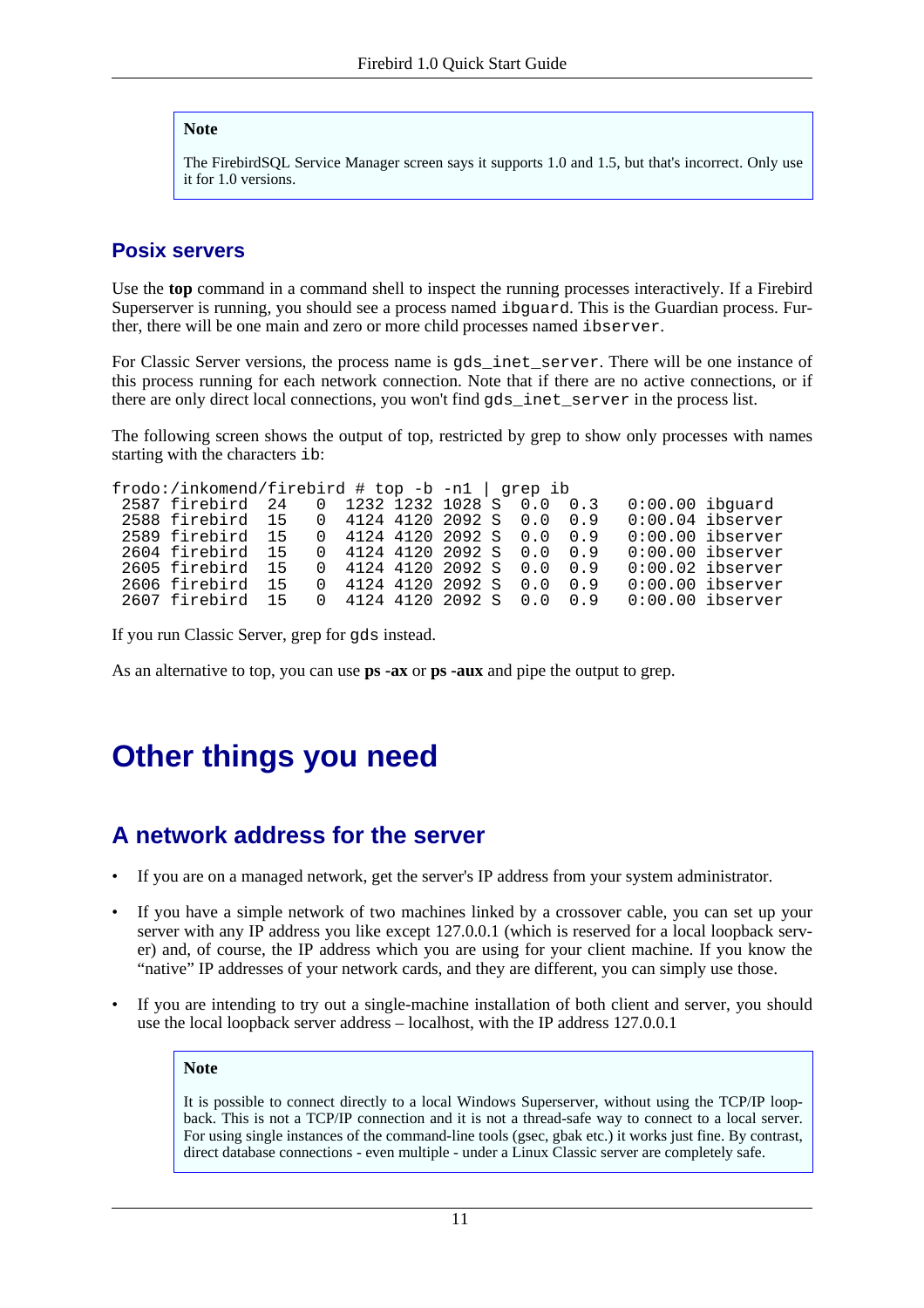## <span id="page-11-2"></span><span id="page-11-0"></span>**Default user name and password**

<span id="page-11-3"></span>The SYSDBA user has all privileges on the server. The installation program will install the SYSDBA user with the password masterkey (actually, it's masterke: characters after the eighth are ignored).

If your server is exposed to the Internet *at all*, you should change this password immediately using the gsec command-line utility.

### <span id="page-11-1"></span>**How to change the SYSDBA password**

Firebird comes with a command-line tool called gsec that is used to manipulate user accounts.

#### **Important**

With some Firebird installations, you can only run gsec if you are logged into the operating system as Superuser (root on Linux) or as the user the Firebird server process runs under. On Windows server platforms, you typically need to be in the Power User group or higher to run gsec successfully.

If you have enough privileges but invoking gsec results in a message like "unavailable database - unable to open database", the server probably isn't running. In that case, go back to *[Testing your installation](#page-7-0)* and fix the problem.

Let's say you decide to change the SYSDBA password to icuryy4me.

- 1. Go to a command shell on your server and change to the directory where the command-line utilities are located. Refer to the [Firebird installation components table](#page-4-1) to find this location.
- 2. Type the following:

#### **gsec -user sysdba -password masterkey**

#### **Note**

- On Linux, type **./gsec** rather than **gsec**. Otherwise there's a chance that a "wrong" gsec is launched, or that it isn't found at all.
- Paths and file names are case-sensitive on all platforms except Windows; passwords are always case-sensitive.

You should now see the shell prompt for the gsec utility:

GSEC>

3. Type this command:

#### **modify sysdba -pw icuryy4me**

- 4. Press **Enter**. The new password icuryy4me is now encrypted and saved and masterkey is no longer valid.
- 5. Now quit the gsec shell:

**quit**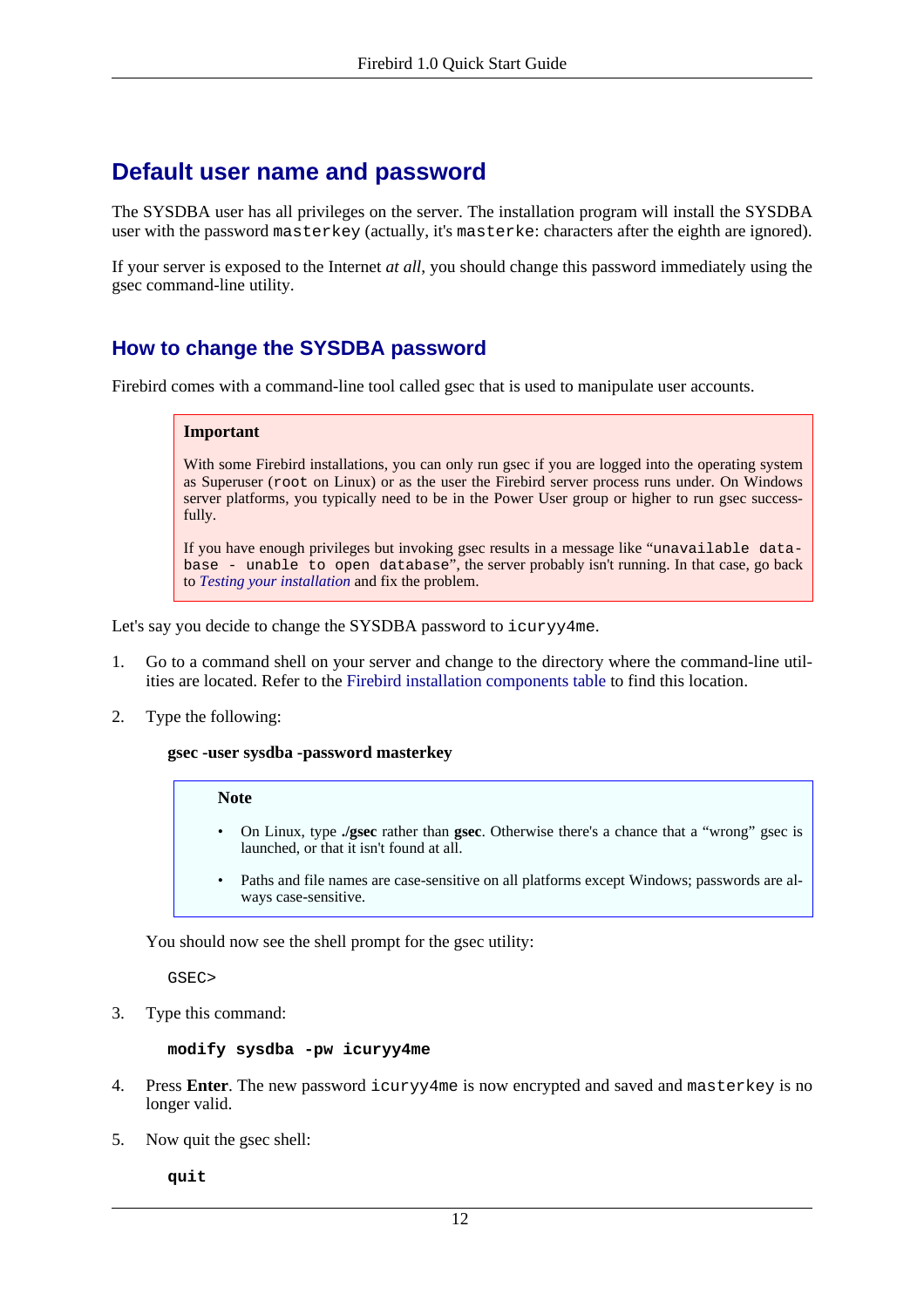#### **Note**

Because Firebird ignores all characters in a password past the eighth character, icuryy4m will work, as will icuryy4monkeys.

## <span id="page-12-3"></span><span id="page-12-0"></span>**An Admin tool**

The Firebird kit does not come with a GUI admin tool. It does have a set of command-line tools, executable programs which are located in the bin subdirectory of your Firebird installation.

The range of excellent GUI tools available for use with a Windows client machine is too numerous to describe here. A few GUI tools written in Borland Kylix, for use on Linux client machines, are also in various stages of completion.

Inspect the Downloads > [Contributed](http://www.ibphoenix.com/main.nfs?a=ibphoenix&page=ibp_contrib_download#ADM) > Admin Tools page at <http://www.ibphoenix.com> for all of the options.

**Note**

You can use a Windows client to access a Linux server and vice-versa.

# <span id="page-12-4"></span><span id="page-12-1"></span>**Connecting to the sample database**

In the examples subdirectory of your Firebird installation is a sample database named employee.gdb. You can use this database to "try your wings".

#### **Warning**

If you are running the server on Windows XP or ME, be sure to rename this test database to employee. **fdb** to get around the System Restore utility, which targets files with a .gdb extension. There is more information about this problem in the Release Notes (look in the doc subdir of your Firebird installation).

## <span id="page-12-5"></span><span id="page-12-2"></span>**Server name and path**

If you move the sample database, be sure you move it to a hard disk that is physically attached to your server machine. Shares, mapped drives or (on Unix) mounted SMB (Samba) filesystems will not work. The same rule applies to any databases that you create.

There are two elements to a TCP/IP connection string: the server name and the disk/filesystem path. Its format is as follows:

- For a Linux server:
	- servername:/filesystem-path/database-file

Example on a Linux or other Posix server named serverxyz: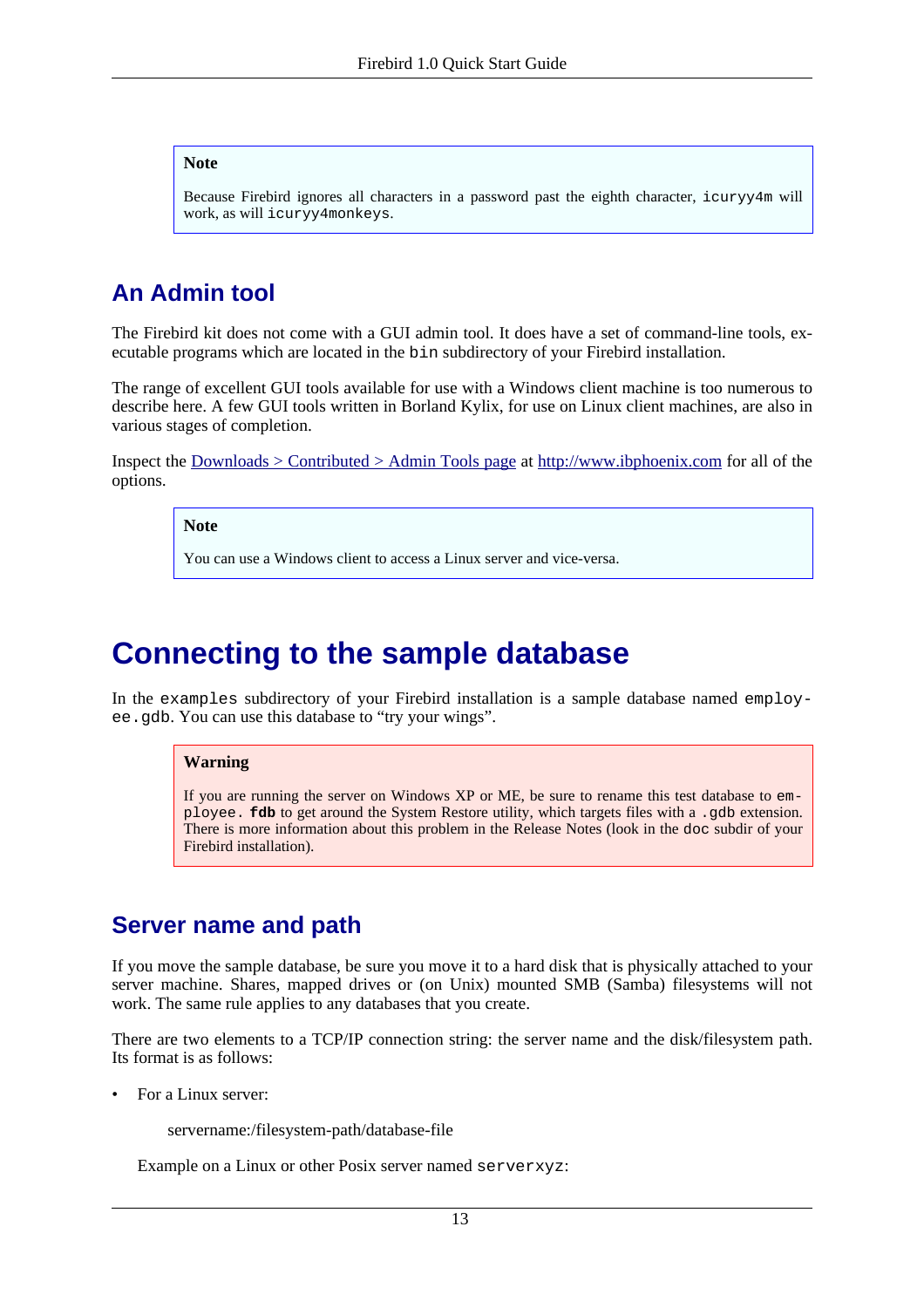serverxyz:/opt/interbase/examples/employee.gdb

• For a Windows server:

servername:DriveLetter:\filesystem-path\database-file

Windows example:

serverxyz:C:\Program Files\Firebird\examples\employee.gdb

## <span id="page-13-1"></span><span id="page-13-0"></span>**The CONNECT statement**

Connecting to a Firebird database requires the user to authenticate using a user name and a valid password. Any user other than SYSDBA, root (on Posix systems), or Administrator (on Windows systems, if Firebird runs as this user) needs also to have permissions to objects inside a database. For simplicity here, we will look at authenticating as SYSDBA using the password masterkey.

### <span id="page-13-2"></span>**Using isql**

There are several different ways to connect to a database using isql. One way is to start isql in its interactive shell. Go to the bin subdirectory of your Firebird installation and, at that prompt, type the command **isql** (on Linux: **./isql**) [# means "hit **Enter**"]:

```
C:\Program Files\Firebird\bin>isql#
Use CONNECT or CREATE DATABASE to specify a database
SQL>CONNECT "C:\Program Files\Firebird\examples\employee.gdb"#
CON>user 'SYSDBA' password 'masterkey';#
```
#### **Important**

- In isql, every SQL statement must end with a semicolon. If you hit **Enter** and the line doesn't end with a semicolon, isql assumes that the statement continues on the next line and the prompt will change from  $SQL>$  to CON>. This enables you to spread long statements over multiple lines. If you hit **Enter** after your statement and you've forgotten the semicolon, just type it on the empty line after the CON> prompt and press **Enter** again.
- If you run Classic Server on Linux, a fast, direct local connection is attempted if the database path does not start with a hostname. This may fail if your Linux login doesn't have sufficient access rights to the database file. In that case, connect to localhost:/<path>. Then the server process (with Firebird 1.0 usually running as root) will open the file. On the other hand, network-style connections may fail if a user created the database in Classic local mode and the server doesn't have enough access rights.

#### **Note**

Although single quote symbols are the "norm" for delimiting strings in Firebird, double quote symbols were used with the database path string in the above example. This is sometimes necessary with some of the command-line utilities where the path string contains spaces. Single quotes should work for paths that do not contain spaces.

The quotes around "SYSDBA" and "masterkey" are optional, by the way. Database paths without spaces also don't need to be quoted.

At this point, isql will inform you that you are connected: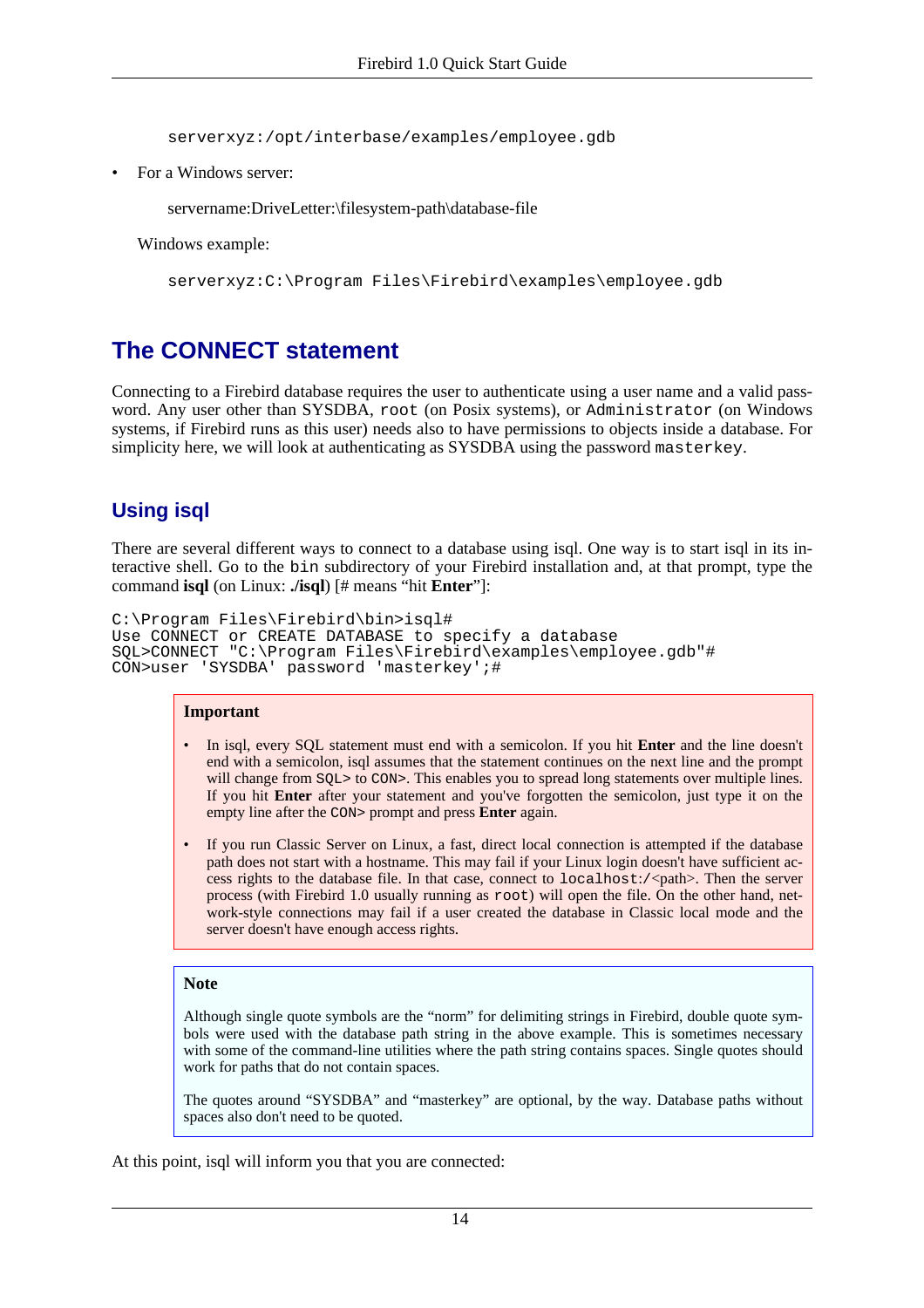```
DATABASE "C:\Program Files\Firebird\examples\employee.gdb", User: sysdba
SQL>
```
You can now continue to play about with the employee.gdb database. The characters isql stand for *interactive SOL [utility]*. You can use it for querying data, getting information about the metadata, creating database objects, running data definition scripts and much more.

To get back to the command prompt type

```
SQL>QUIT;#
```
For more information about isql, see *Using Firebird*, Chapter 10: *Interactive SQL Utility (isql)*.

### <span id="page-14-4"></span>**Using a GUI client**

GUI client tools usually take charge of composing the CONNECT string for you, using server, path, user name and password information that you type into prompting fields. Use the elements as described in the preceding topic.

#### **Note**

- It is quite common for such tools to expect the entire server  $+$  path as a single string
- Remember that file names and commands on Linux and other Posix command shells are casesensitive

# <span id="page-14-5"></span><span id="page-14-0"></span>**Creating a database using isql**

There is more than one way to create a database using isql. Here, we will look at one simple way to create a database interactively – although, for your serious database definition work, you should create and maintain your metadata objects using data definition scripts. There is a complete chapter in the *Using Firebird* manual discussing this topic.

# <span id="page-14-1"></span>**Starting isql**

To create a database interactively using the isql command shell, get to a command prompt in Firebird's bin subdirectory and type **isql** (Windows) or **./isql** (Linux):

```
C:\Program Files\Firebird\bin>isql#
Use CONNECT or CREATE DATABASE to specify a database
```
## <span id="page-14-3"></span>**The CREATE DATABASE statement**

Now, you can create your new database interactively. Let's suppose that you want to create a database named test.fdb and store it in a directory named data on your D drive:

```
SQL>CREATE DATABASE 'D:\data\test.fdb' page_size 8192#
CON>user 'SYSDBA' password 'masterkey';#
```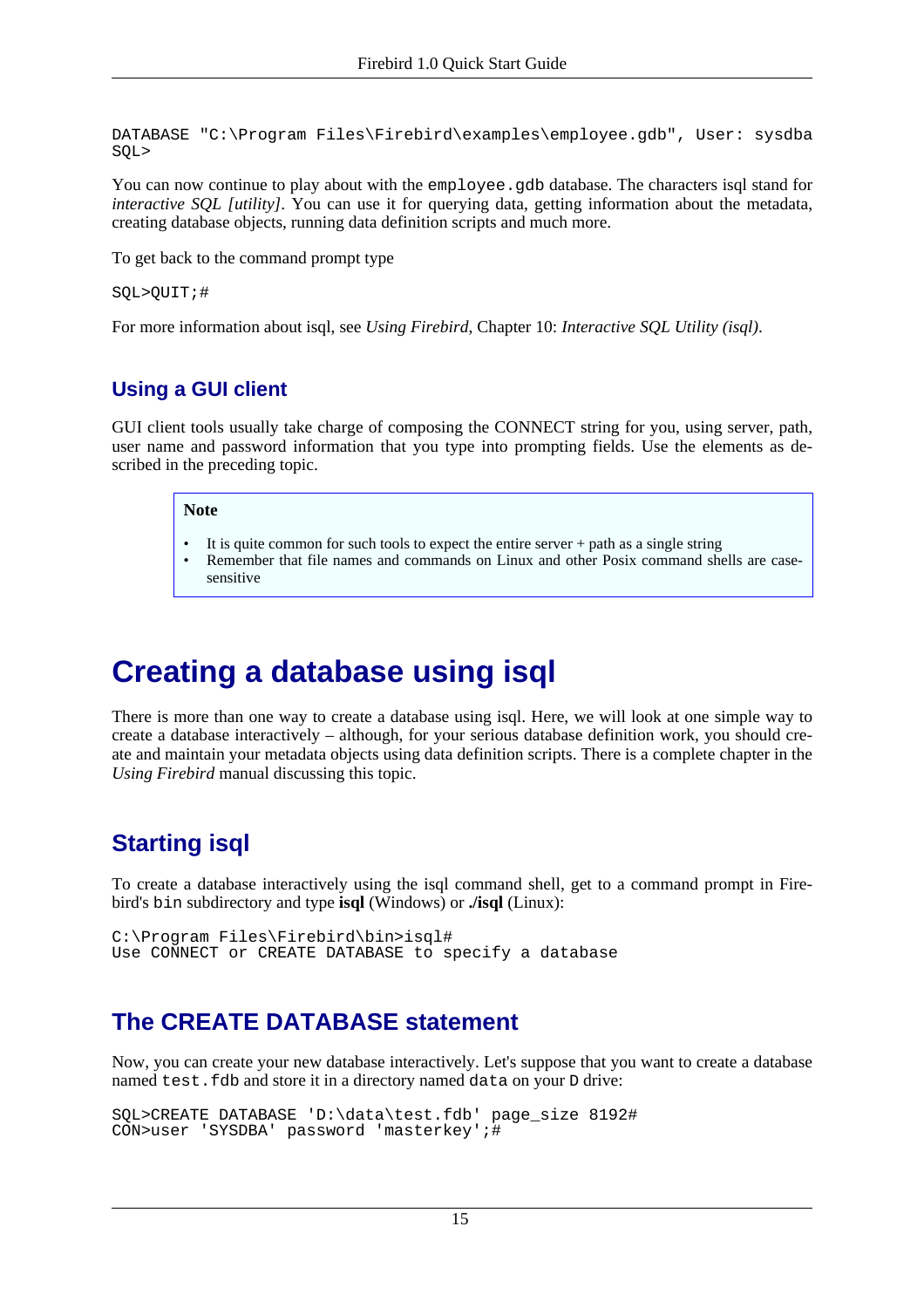#### **Important**

- In the CREATE DATABASE statement the quotes around path string, username, and password are *mandatory*. This is different from the CONNECT statement.
- If you run Classic Server on Linux and you don't start the database path with a hostname, creation of the database file is attempted with your Linux login as the owner. This may or may not be what you want (think of access rights if you want others to be able to connect). If you prepend localhost: to the path, the server process (with Firebird 1.0 usually running as root) will create and own the file.

The database will be created and, after a few moments, the SQL prompt will reappear. You are now connected to the new database and can proceed to create some test objects in it.

To verify that there really is a database there, type in this query:

SQL>SELECT \* FROM RDB\$RELATIONS;#

The screen will fill up with a large amount of data! This query selects all of the rows in the system table where Firebird stores the metadata for tables. An "empty" database is not empty – it contains a database which will become populated with metadata as you begin creating objects in your database.

To get back to the command prompt type

SQL>QUIT;#

<span id="page-15-0"></span>For more information about isql, see *Using Firebird*, Chapter 10: *Interactive SQL Utility (isql)*.

# <span id="page-15-3"></span>**Performing a client-only install**

Each remote client machine needs to have the client library  $-$  libgds.so on Posix clients, gds32.dll on Windows clients – that matches the release version of the Firebird server.

<span id="page-15-1"></span>Some extra pieces are also needed for the client-only install.

### **Windows**

At present, no compact installation program is available to assist with installing the client pieces on a Windows client. If you are in the common situation of running Windows clients to a Linux or other Posix Firebird server (or another Windows machine), you need to download the full Windows installation kit that corresponds to the version of Firebird server you install on your Linux or other server machine.

<span id="page-15-2"></span>Fortunately, once you have the kit, the Windows client-only install is easy to do. Run the installation program, just as though you were going to install the server – but select the CLIENT ONLY option from the install menu.

### **Linux and some other Posix clients**

A small-footprint client install program for Linux clients is not available either. Additionally, some Posix flavors – even within the Linux constellation – have somewhat idosyncratic requirements for filesystem locations. For these reasons, not all \*x distributions for Firebird even contain a client-only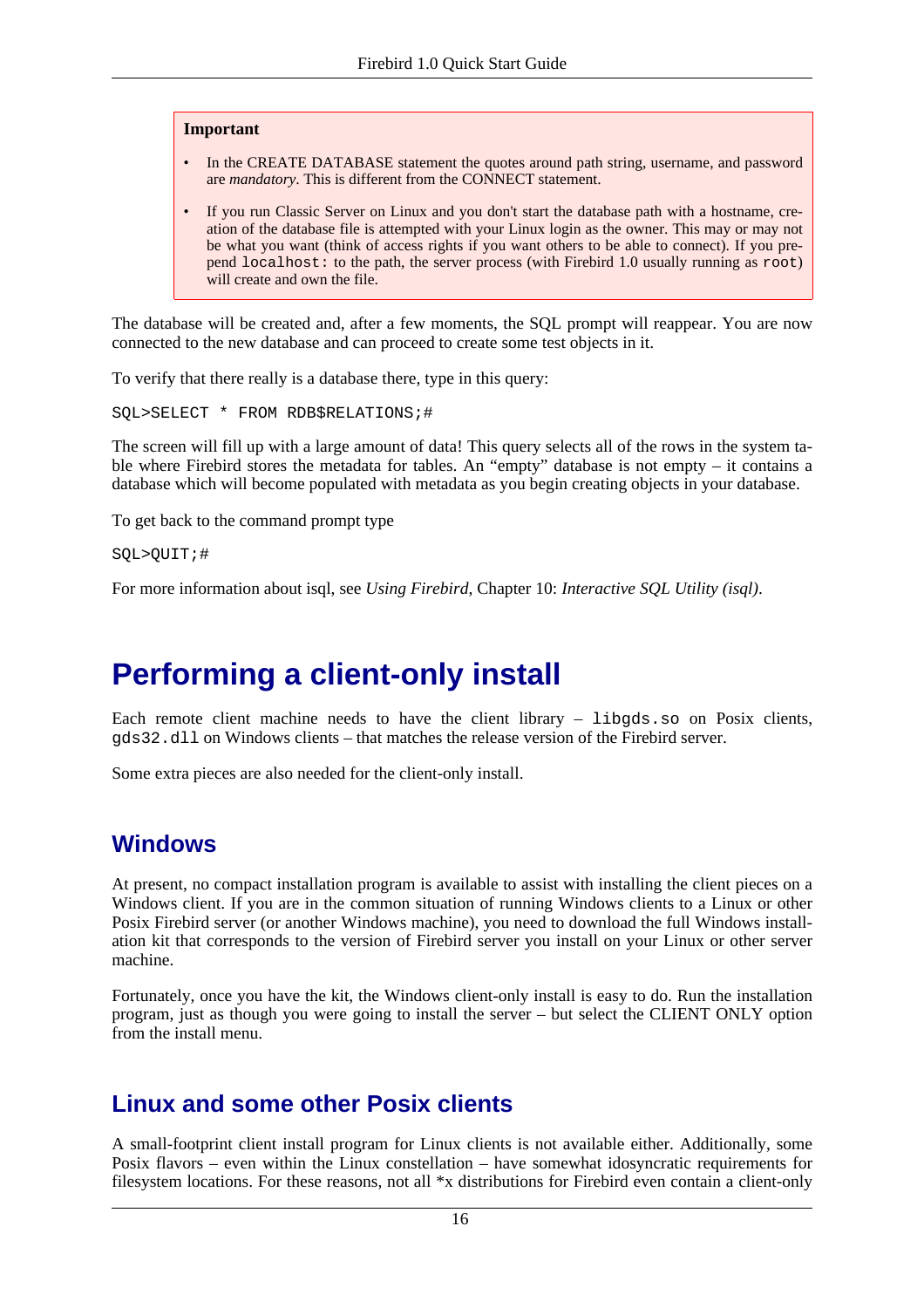install option.

For most Linux flavors, the following procedure is suggested for a Firebird client-only install. Log in as root for this.

- 1. Look for libgds.so.0 in /opt/interbase/lib on the server where Firebird server is installed. Copy it to /usr/lib on the client.
- 2. Create the symlink libgds.so for it, using the following command:

### **ln -s /usr/lib/libgds.so.0 /usr/lib/libgds.so**

- 3. Copy the interbase.msg file to /opt/interbase
- <span id="page-16-0"></span>4. In the system-wide default shell profile, or using setenv() from a shell, create the INTERBASE environment variable and point it to  $\sqrt{\text{opt}}$  interbase, to enable the API routines to locate the messages.

# <span id="page-16-4"></span>**Firebird SQL**

Every database management system has its own idiosyncrasies in the ways it implements SQL. Firebird adheres to the SQL standard more rigorously than any other RDBMS except possibly its "cousin", InterBase®. Developers migrating from products that are less standards-compliant often wrongly suppose that Firebird is quirky, whereas many of its apparent quirks are not quirky at all.

# <span id="page-16-5"></span><span id="page-16-1"></span>**String delimiter symbol**

Strings in Firebird are delimited by a pair of single quote symbols – 'I am a string' –  $(ASCII)$ code 39, *not* 96). If you used earlier versions of Firebird's relative, InterBase®, you might recall that double and single quotes were interchangeable as string delimiters. Double quotes cannot be used as string delimiters in Firebird SQL statements.

## <span id="page-16-3"></span><span id="page-16-2"></span>**Double-quoted identifiers**

Before the SQL-92 standard, it was not legal to have object names (identifiers) in a database that duplicated keywords in the language, were case-sensitive or contained spaces. SQL-92 introduced a single new standard to make any of them legal, provided that the identifiers were defined within pairs of double-quote symbols (ASCII 34) and were always referred to using double-quote delimiters.

The purpose of this "gift" was to make it easier to migrate metadata from non-standard RDBMSs to standards-compliant ones. The down-side is that, if you choose to define an identifier in double quotes, its case-sensitivity and the enforced double-quoting will remain mandatory.

Firebird does permit a slight relaxation under a very limited set of conditions. If the identifier which was defined in double-quotes:

- 1. was defined as all upper-case,
- 2. is not a keyword, and
- 3. does not contain any spaces,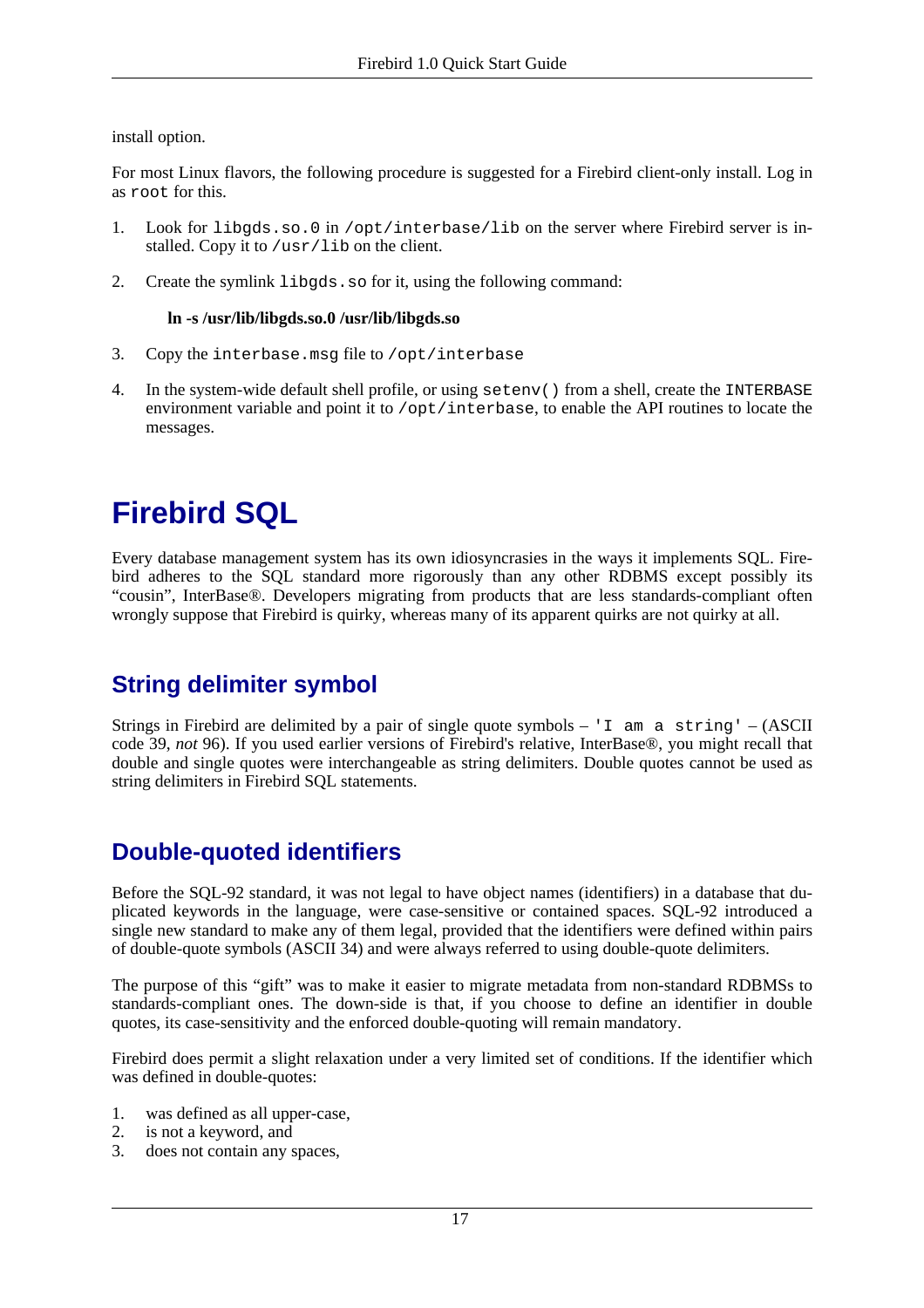...then it can be used in SQL unquoted and case-insensitively. (But as soon as you put double-quotes around it, you must match the case again!)

### **Warning**

Don't get too smart with this! For instance, if you have tables "TESTTABLE" and "TestTable", both defined within double-quotes, and you issue the command:

SQL>select \* from TestTable;

...you will get the records from "TESTTABLE", not "TestTable"!

Unless you have a compelling reason to define quoted identifiers, it is usually recommended that you avoid them. Firebird happily accepts a mix of quoted and unquoted identifiers – so there is no problem including that keyword which you inherited from a legacy database, if you need to.

#### **Warning**

Some database admin tools enforce double-quoting of *all* identifiers by default. Try to choose a tool which makes double-quoting optional.

## <span id="page-17-2"></span><span id="page-17-0"></span>**Apostrophes in strings**

If you need to use an apostrophe inside a Firebird string, you can "escape" the apostrophe character by preceding it with another apostrophe.

For example, this string will give an error:

'Joe's Emporium'

because the parser encounters the apostrophe and interprets the string as 'Joe' followed by some unknown keywords.

To make this a legal string, double the apostrophe character:

'Joe''s Emporium'

<span id="page-17-1"></span>Notice that this is TWO single quotes, not one double-quote.

## <span id="page-17-3"></span>**Concatenation of strings**

The concatenation symbol in SQL is two "pipe" symbols (ASCII 124, in a pair with no space between). In SQL, the "+" symbol is an arithmetic operator and it will cause an error if you attempt to use it for concatenating strings. The following expression prefixes a character column value with the characters "Reported by: ":

```
'Reported by: ' || LastName
```
Take care with concatenations. Be aware that Firebird will raise an error if your expression attempts to concatenate two or more char or varchar columns whose potential combined lengths would exceed the maximum length limit for a char or a varchar (32 Kb).

See also the note below, [Expressions involving NULL,](#page-18-1) about concatenating in expressions involving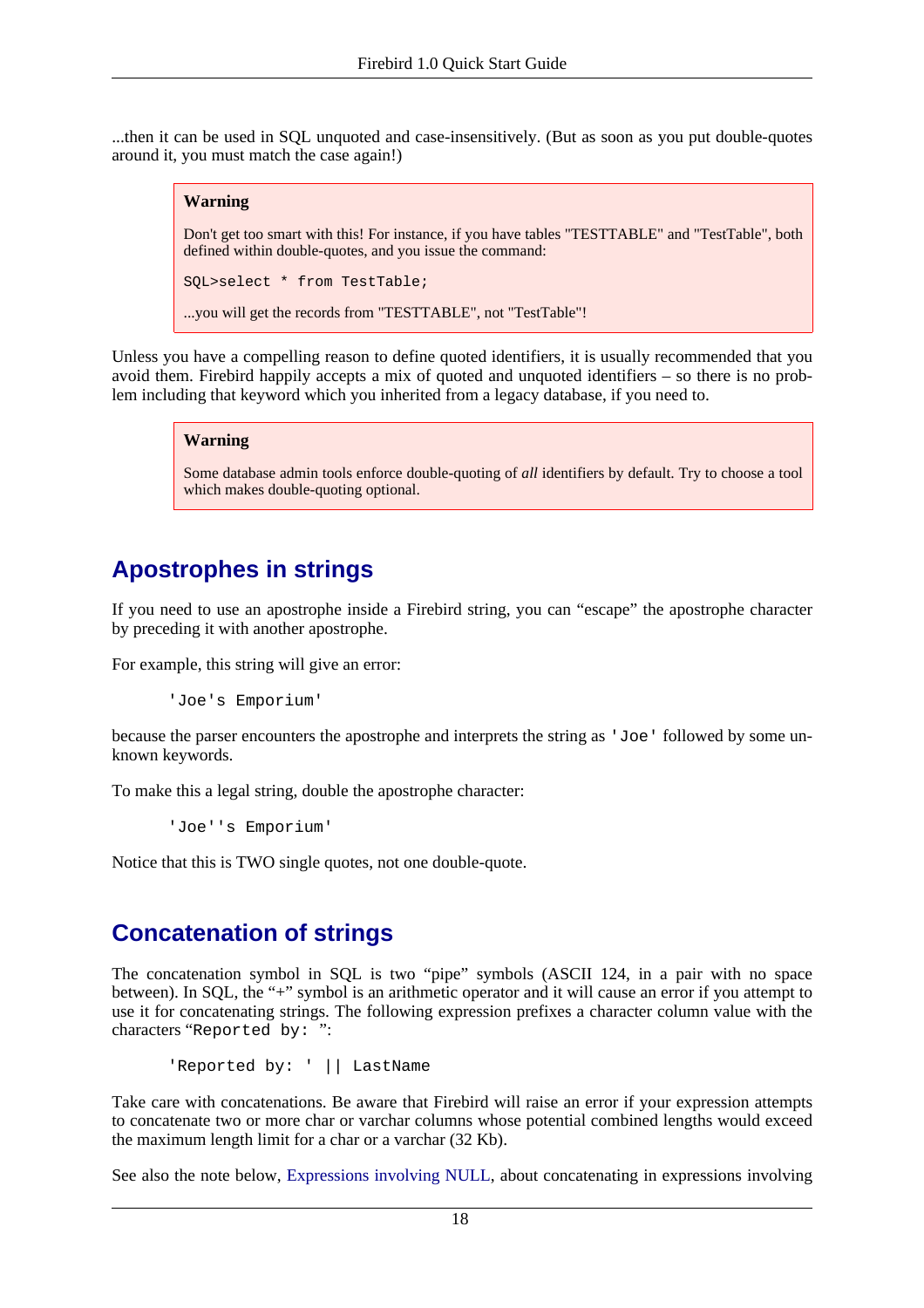<span id="page-18-0"></span>NULL.

## <span id="page-18-2"></span>**Division of an integer by an integer**

Firebird accords with the SQL standard by truncating the result (quotient) of an integer/integer calculation to the next lower integer. This can have bizarre results unless you are aware of it.

For example, this calculation is correct in SQL:

 $1 / 3 = 0$ 

If you are upgrading from a RDBMS which resolves integer/integer division to a float quotient, you will need to alter any affected expressions to use a float or scaled numeric type for either dividend, divisor, or both.

<span id="page-18-1"></span>For example, the calculation above could be modified thus in order to produce a non-zero result:

 $1.000 / 3 = 0.333$ 

## <span id="page-18-3"></span>**Expressions involving NULL**

In SQL, NULL is not a value. It is a condition, or *state*, of a data item, in which its value is unknown. Because it is unknown, NULL cannot behave like a value. When you try to perform arithmetic on NULL, or involve it with values in other expressions, the result of the operation will always be NULL. It is not zero or blank or an "empty string" and it does not behave like any of these values.

So – here are some examples of the types of surprises you will get if you try to perform calculations and comparisons with NULL:

- $1 + 2 + 3 +$  NULL = NULL
- not (NULL) = NULL
- 'Home ' || 'sweet ' || NULL = NULL
- if  $(a = b)$  then MyVariable = 'Equal'; else MyVariable = 'Not equal';

After executing this code, MyVariable will be 'Not equal' if both a and b are NULL. The reason is that the expression 'a = b' yields NULL if at least one of them is NULL. In an "if...then" context, NULL behaves like FALSE. So the 'then' block is skipped, and the 'else' block executed.

if  $(a \le b)$  then MyVariable = 'Not equal'; else MyVariable = 'Equal';

Here, MyVariable will be 'Equal' if a is NULL and b isn't, or vice versa. The explanation is analogous to that of the previous example.

• FirstName || ' ' || LastName

will return NULL if either FirstName or LastName is NULL.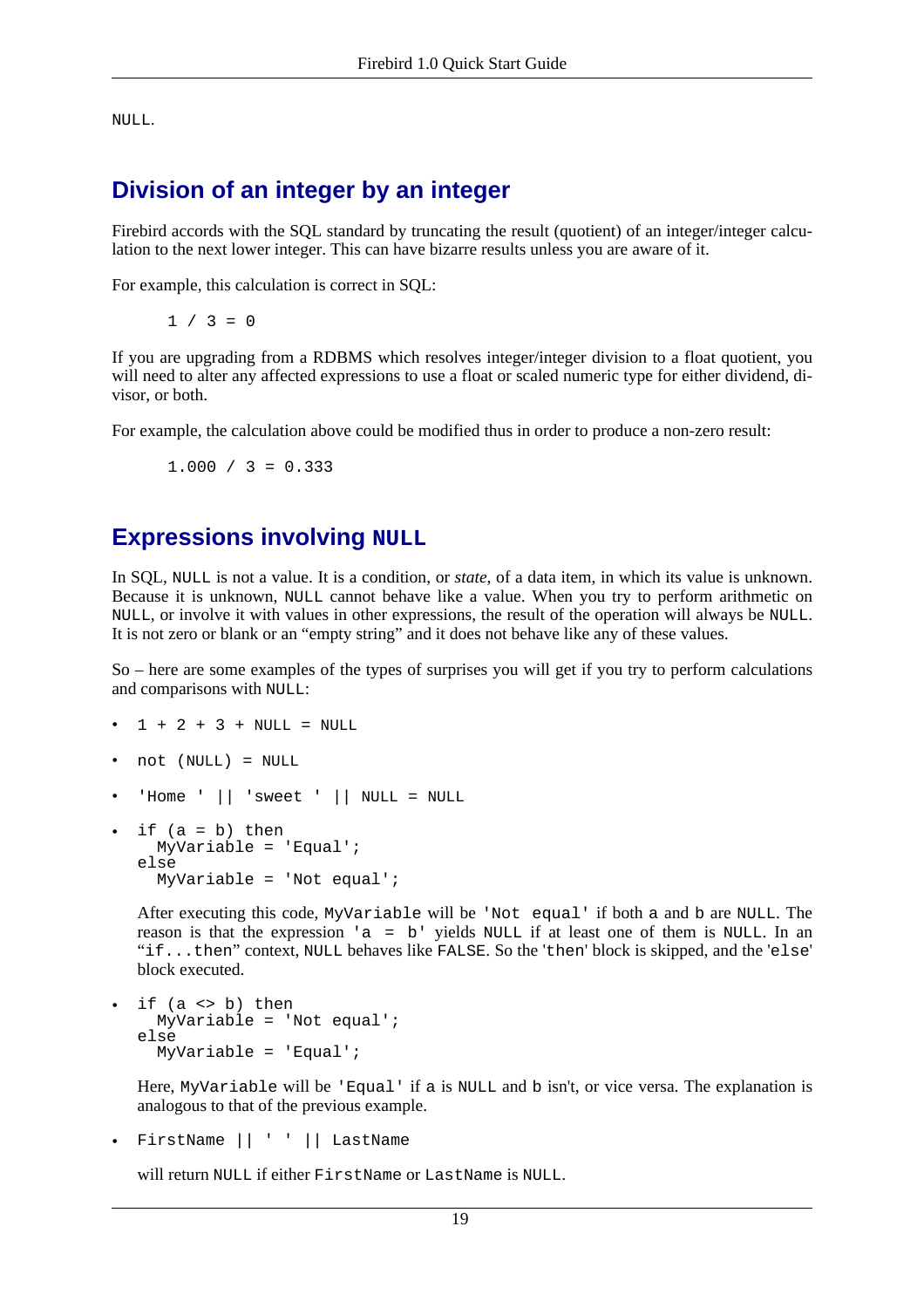### **Tip**

Think of NULL as UNKNOWN and all these strange results suddenly start to make sense! If the value of Number is unknown, the outcome of  $1 + 2 + 3 +$  Number' is also unknown (and therefore NULL). If the content of MyString is unknown, then so is 'MyString || YourString' (even if YourString is non-NULL). Etcetera.

# <span id="page-19-3"></span><span id="page-19-0"></span>**Backup**

Firebird comes with its own utility for backing up and restoring your databases. Its name is gbak and it can be found in the bin subdirectory of your Firebird installation. Firebird databases can be backed up whilst users are connected to the system and going about their normal work. The backup will be taken from a snapshot of the database state at the time the backup began.

Regular backups and occasional restores using gbak should be a scheduled part of your database management activity.

#### **Warning**

Do not use external proprietary backup utilities or file-copying tools such as WinZip, tar, copy, xcopy, etc., on a database which is running. Not only will the backup be unreliable, but the disklevel blocking used by these tools can corrupt a running database.

### **Important**

Study the warnings in the next section about database activity during restores!

# <span id="page-19-4"></span><span id="page-19-2"></span><span id="page-19-1"></span>**How to corrupt a database**

# <span id="page-19-5"></span>**1. Modifying metadata tables yourself**

Firebird stores and maintains all of the metadata for its own and your user-defined objects in  $-$  a Firebird database! More precisely, it stores them in relations (tables) right in the database itself. The identifiers for the system tables, their columns and several other types of system objects begin with the characters RDB\$.

Because these are ordinary database objects, they can be queried and manipulated just like your userdefined objects. However, just because you can does not say you should. The Firebird engine implements a high-level subset of SQL (DDL) for the purpose of defining and operating on metadata objects, typically through CREATE, ALTER and DROP statements.

It cannot be recommended too strongly that you use DDL – not direct SQL operations on the system tables – whenever you need to alter or remove metadata. Defer the "hot fix" stuff until your skills in SQL and your knowledge of the Firebird engine become very advanced. A wrecked database is neither pretty to behold nor cheap to repair.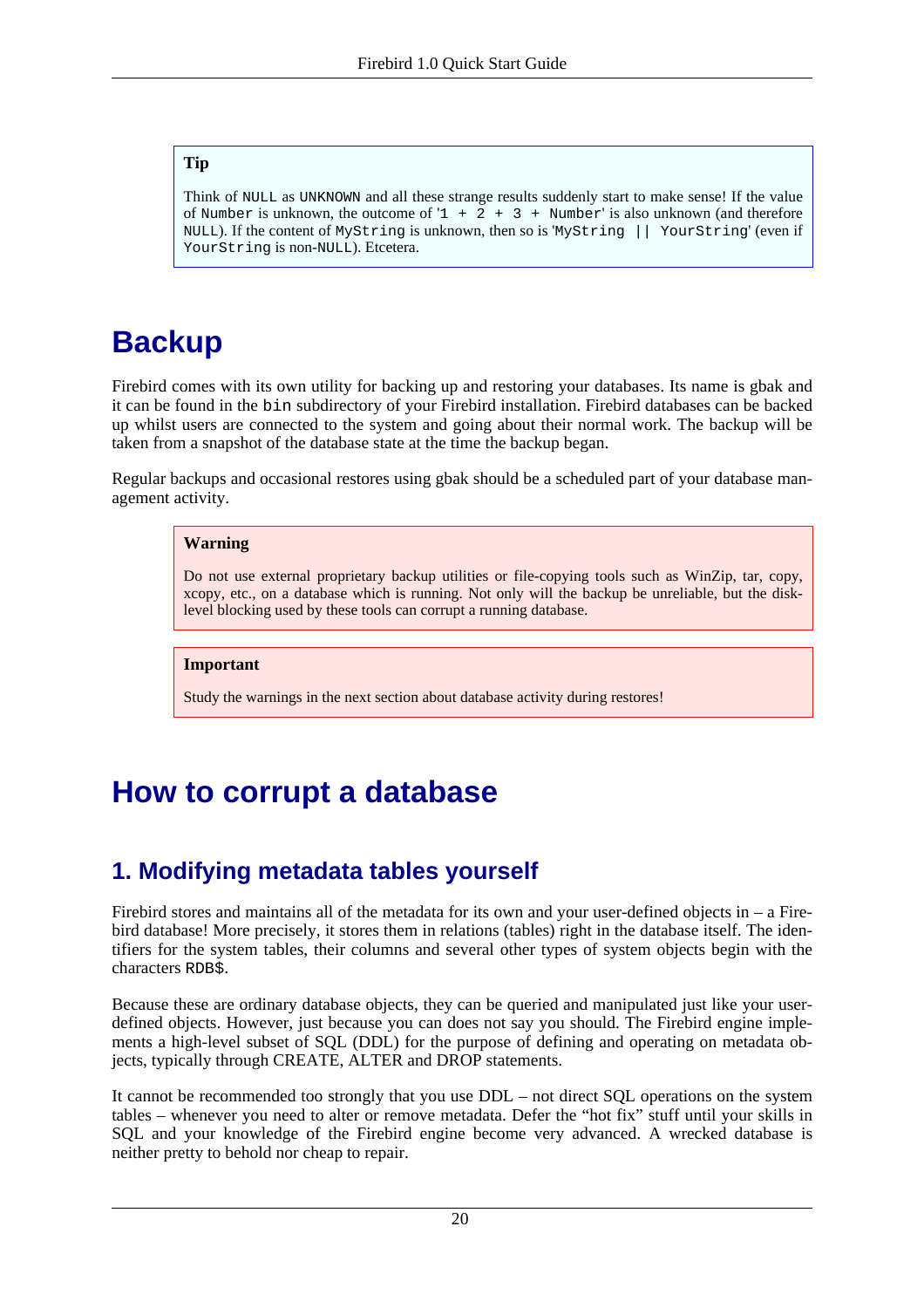# <span id="page-20-3"></span><span id="page-20-0"></span>**2. Disabling forced writes on Windows**

Firebird is installed with forced writes (synchronous writes) enabled by default. Changed and new data are written to disk immediately upon posting.

It is possible to configure a database to use asynchronous data writes – whereby modified or new data are held in the memory cache for periodic flushing to disk by the operating system's I/O subsystem. The common term for this configuration is *forced writes off* (or *disabled*). It is sometimes resorted to in order to improve performance during large batch operations.

The big warning here is: do *not* disable forced writes on a Windows server. It has been observed that the Windows server platforms do not flush the write cache until the Firebird service is shut down. Apart from power interruptions, there is just too much that can go wrong on a Windows server. If it should hang, the I/O system goes out of reach and your users' work will be lost in the process of rebooting.

**Note**

Windows 9x and ME do not support deferred data writes

### **Disabling Forced Writes on a Linux server**

<span id="page-20-1"></span>Linux servers are safer for running an operation with forced writes disabled temporarily. Still, do not leave it disabled once your large batch task is completed, unless you have a very robust fall-back power system.

# <span id="page-20-2"></span>**3. Restoring a backup to a running database**

One of the restore options in the gbak utility (gbak  $-r[eplace]$ ) allows you to restore a gbak file over the top of an existing database. It is possible for this style of restore to proceed without warning while users are logged in to the database. Database corruption is almost certain to be the result.

### **Warning**

Be aware that you will need to design your Admin tools and procedures to prevent any possibility for any user (including SYSDBA) to restore to your active database if any users are logged in.

### **Note**

For gbak instructions see chapter 21, *Database Backup and Restore*, of *Using Firebird*.

For instructions about blocking access to users, see chapter 14, *Getting exclusive access to a database*, of *Using Firebird*.

If is practicable to do so, it is recommended to restore to spare disk space using the  $q$ bak  $-c$ [reate] option and test the restored database using isql or your preferred admin tool. If the restored database is good, shut down the server. Make a filesystem copy of the old database and then copy the restored database file (or files) over their existing counterparts.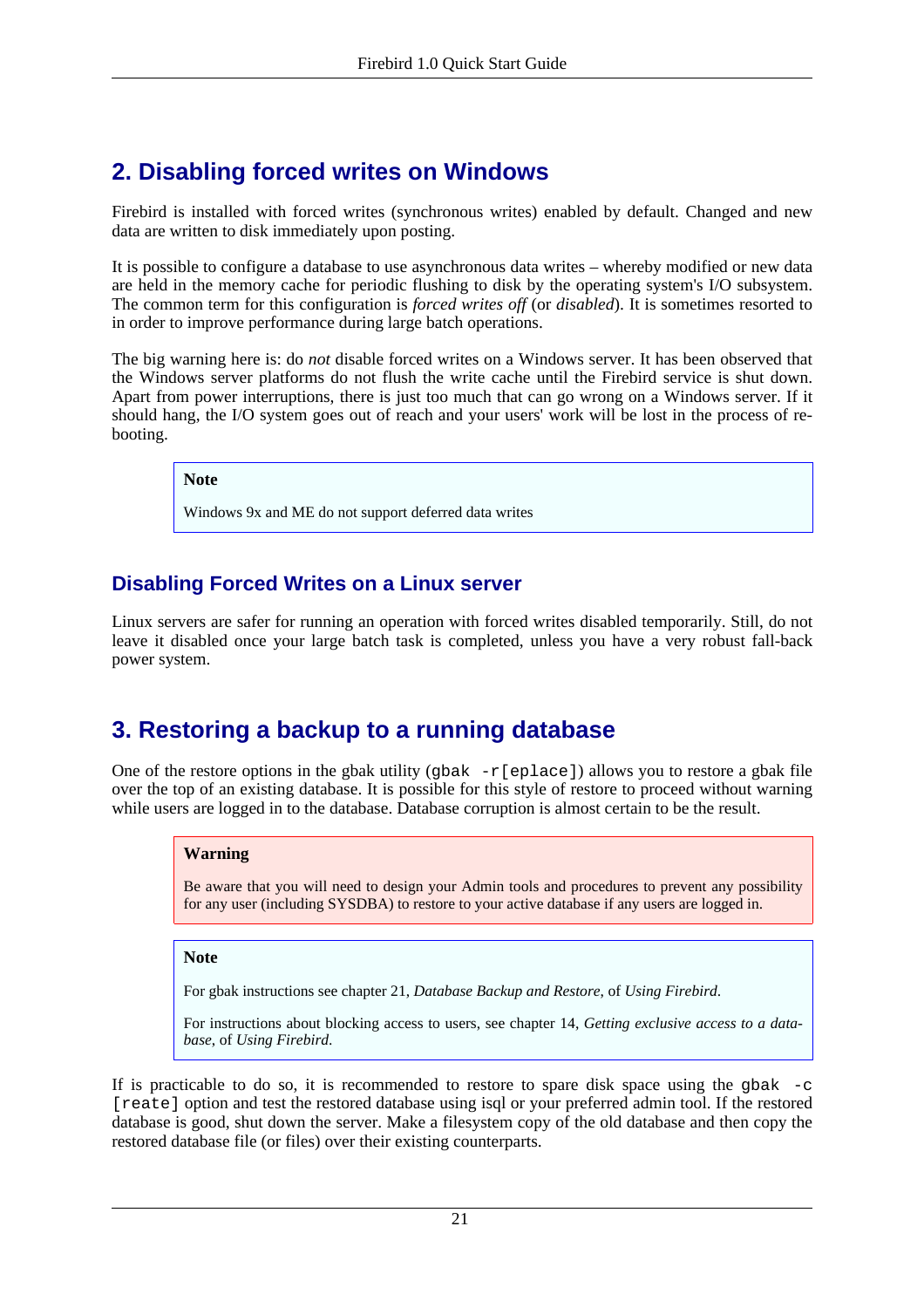# <span id="page-21-6"></span><span id="page-21-0"></span>**4. Allowing users to log in during a restore**

<span id="page-21-1"></span>If you do not block access to users while performing a restore using gbak  $-r$ [eplace] then users may be able to log in and attempt to do operations on data. Corrupted structures will result.

# <span id="page-21-2"></span>**Where to next?**

# <span id="page-21-7"></span>**How to get help**

The community of willing helpers around Firebird goes a long way back, to many years before the source code for its ancestor, InterBase® 6, was made open source. Collectively, the Firebird community does have all the answers! It even includes some people who have been involved with it since it was a design on a drawing board in a bathroom in Boston.

- Visit the official Firebird Project site at ht[tp://firebird.sourceforge.net](http://firebird.sourceforge.net) and join the user support lists.
- Visit the Firebird knowledge site at <http://www.ibphoenix.com> to look up a vast collection of information about developing with and using Firebird.
- See the growing list of documentation that has been produced within the Firebird project itself at <http://firebird.sourceforge.net/manual/>.
- Get the *Using Firebird* manual and its companion volume, the *Firebird Reference Guide*. Both books ship on the IBPhoenix CD as e-books in PDF format. They are fully cross-referenced.
- Read the *Firebird Reference Guide*, chapter 10: *Resources and References* for a collection of useful resources about Firebird, SQL and database application development.
- <span id="page-21-5"></span><span id="page-21-3"></span>• Order the official Firebird Book at http://w[ww.ibphoenix.com/main.nfs?a=ibphoenix&s=](http://www.ibphoenix.com/main.nfs?a=ibphoenix&s=1093098777:149734&page=ibp_firebird_book) [1093098777:149734&page=ibp\\_firebird\\_book](http://www.ibphoenix.com/main.nfs?a=ibphoenix&s=1093098777:149734&page=ibp_firebird_book), for more than 1100 pages jam-packed with Firebird information.

# <span id="page-21-4"></span>**Using the books by IBPhoenix Publications**

*Using Firebird* and the *Firebird Reference Guide* have been designed for easy use and access during your development work. A button at the top right-hand corner of each "content" page will cause Acrobat Reader to switch back and forth between the two volumes. Each content page also has a navigation bar with buttons to take you directly to the index listings for the selected character. All index listings are hyperlinked to their sources.

For greater detail about setting up your server and your network, refer to the early chapters of *Using Firebird*. Chapter 7 is a troubleshooting reference. The ensuing chapters deal in turn with design, language and development issues and provided detailed instructions for using the command-line tools.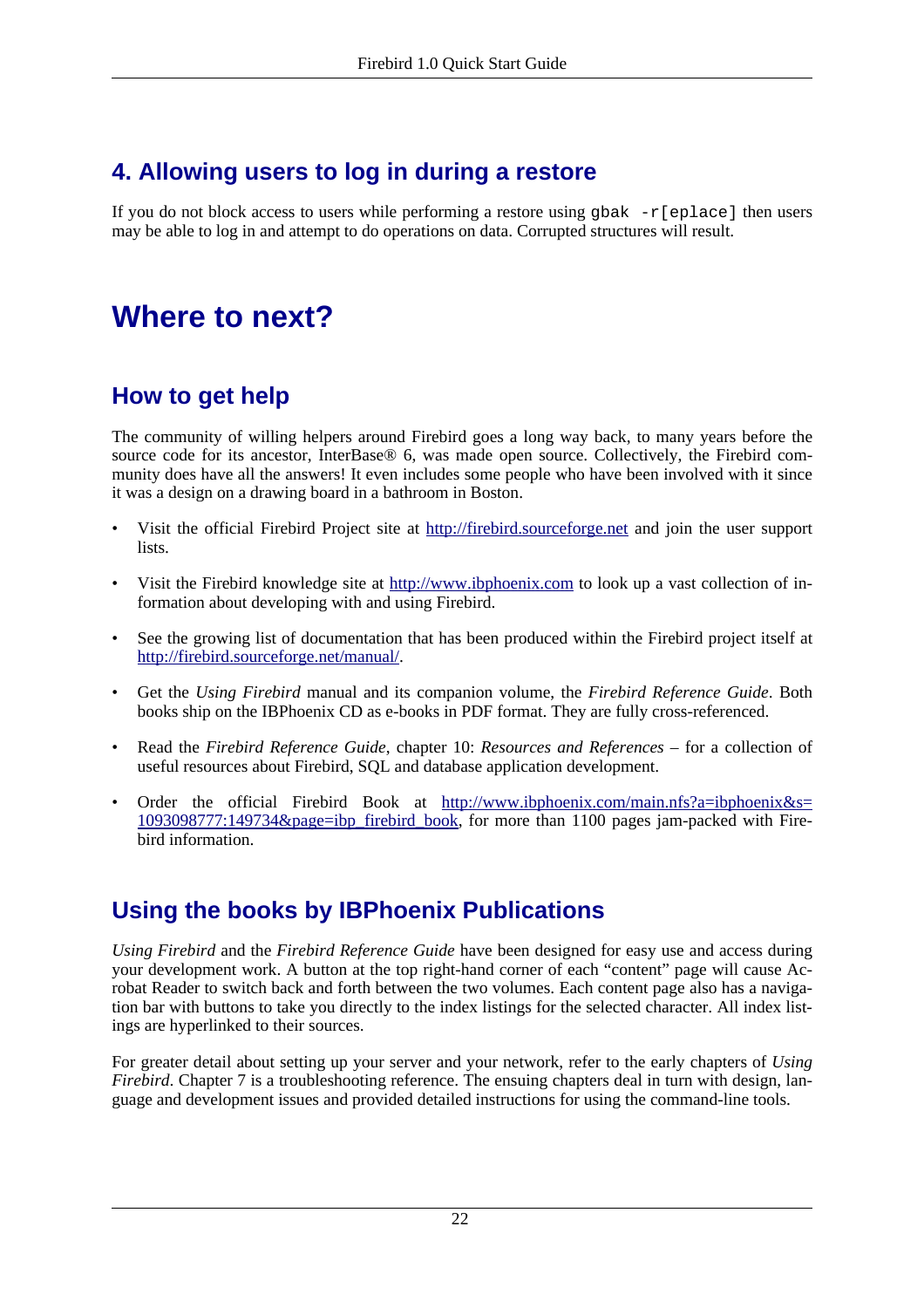# <span id="page-22-1"></span><span id="page-22-0"></span>**The Firebird Project**

The developers, designers and testers who gave you Firebird and several of the drivers are members of the Firebird open source project at SourceForge, that amazing virtual community that is home to thousands of open source software teams. The Firebird project's address there is http://so[urce](http://sourceforge.net/projects/firebird)[forge.net/projects/firebird](http://sourceforge.net/projects/firebird). At that site are the source code tree, the bug tracker and a number of technical files which can be downloaded for various purposes related to the development and testing of the codebases.

The Firebird Project developers and testers use an email list forum – firebird-devel@ lists.sourceforge.net – as their "virtual laboratory" for communicating with one another about their work on enhancements, bug-fixing and producing new versions of Firebird.

Anyone who is interested in watching progress can join this forum. However, user support questions are a distraction which they do not welcome. Please do not try to post your user support questions there! These belong in firebird-support@yahoogroups.com.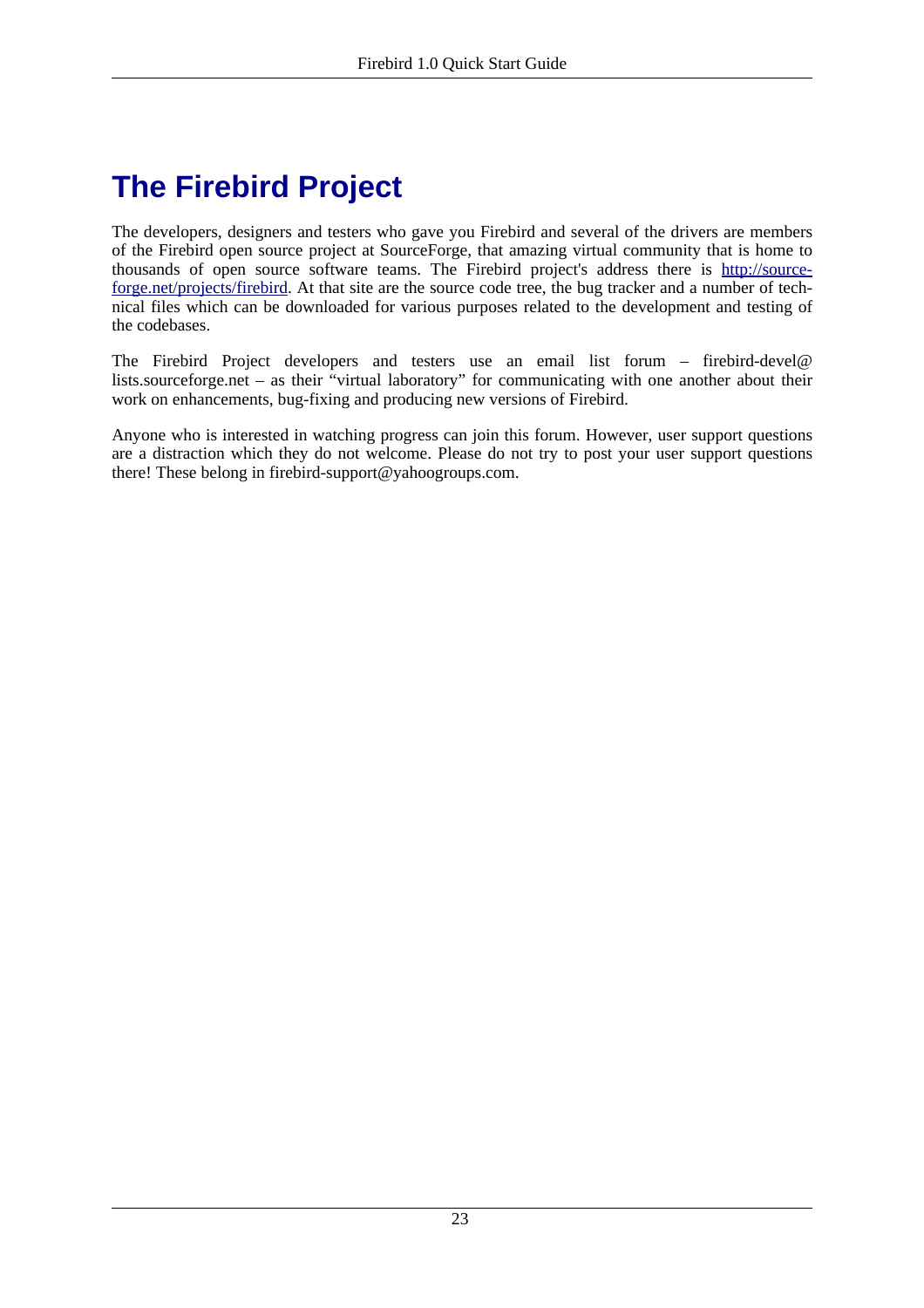# <span id="page-23-1"></span><span id="page-23-0"></span>**Appendix A: Document History**

The exact file history is recorded in the manual module in our CVS tree; see ht[tp://sourceforge.net/](http://sourceforge.net/cvs/?group_id=9028) [cvs/?group\\_id=9028](http://sourceforge.net/cvs/?group_id=9028)

### **Revision History**

| 0.0 | 2002        | <b>IBP</b> | Published as Chapter One of Using Firebird.                                                                                                                                                                                                                                                                                 |
|-----|-------------|------------|-----------------------------------------------------------------------------------------------------------------------------------------------------------------------------------------------------------------------------------------------------------------------------------------------------------------------------|
| 1.0 | 2003        | <b>IBP</b> | Published separately as a free Quick Start Guide.                                                                                                                                                                                                                                                                           |
| 1.x | June 2004   | <b>IBP</b> | Donated to Firebird Project by IBPhoenix.                                                                                                                                                                                                                                                                                   |
| 2.0 | 27 Aug 2004 | <b>PV</b>  | Downgraded to Firebird 1.0<br>Added Classic vs. Superserver section.<br>Reorganised and corrected Disk Locations Table.<br>Added (new) screenshots.<br>Updated and completed information on Control Panel ap-<br>plets.<br>Added more examples to "Expressions involving NULL".<br>Various other corrections and additions. |
| 2.1 | 20 Feb 2005 | <b>PV</b>  | Enhanced GSEC section.<br>Added more info to CONNECT and CREATE DATA-<br><b>BASE</b> sections.<br>Added version number and document history.                                                                                                                                                                                |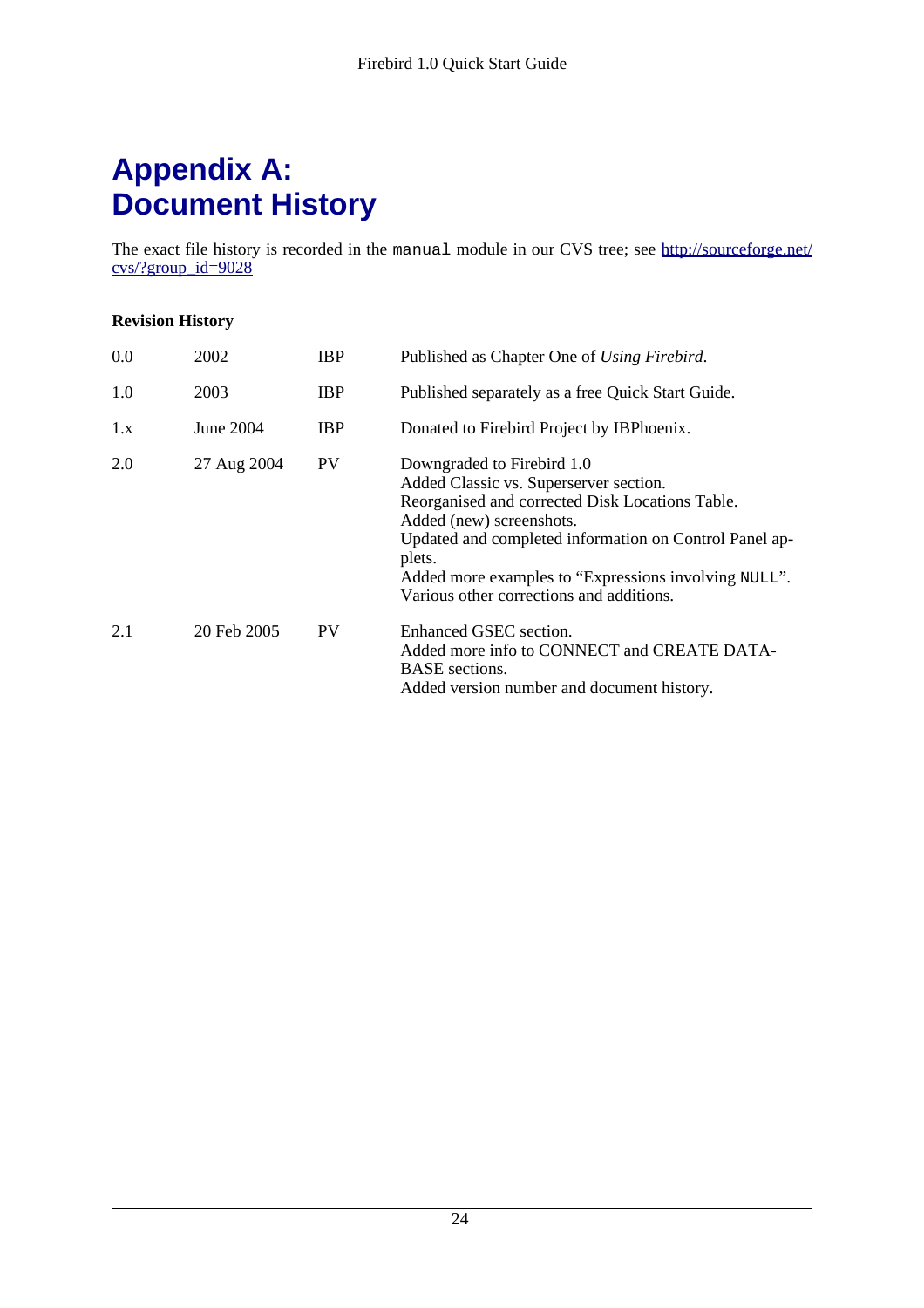# <span id="page-24-1"></span><span id="page-24-0"></span>**Appendix B: License notice**

The contents of this Documentation are subject to the Public Documentation License Version 1.0 (the "License"); you may only use this Documentation if you comply with the terms of this License. Copies of the License are available at htt[p://www.firebirdsql.org/pdfmanual/pdl.pdf](#page-0-0) (PDF) and http:[//](http://www.firebirdsql.org/manual/pdl.html) [www.firebirdsql.org/manual/pdl.html](http://www.firebirdsql.org/manual/pdl.html) (HTML).

The Original Documentation is titled *Firebird Quick Start Guide*.

The Initial Writer of the Original Documentation is: IBPhoenix Editors.

Copyright (C) 2002-2004. All Rights Reserved. Initial Writer contact: hborrie at ibphoenix dot com.

Contributor: Paul Vinkenoog - see [document history.](#page-23-0)

Portions created by Paul Vinkenoog are Copyright (C) 2004-2005. All Rights Reserved. Contributor contact: paul at vinkenoog dot nl.